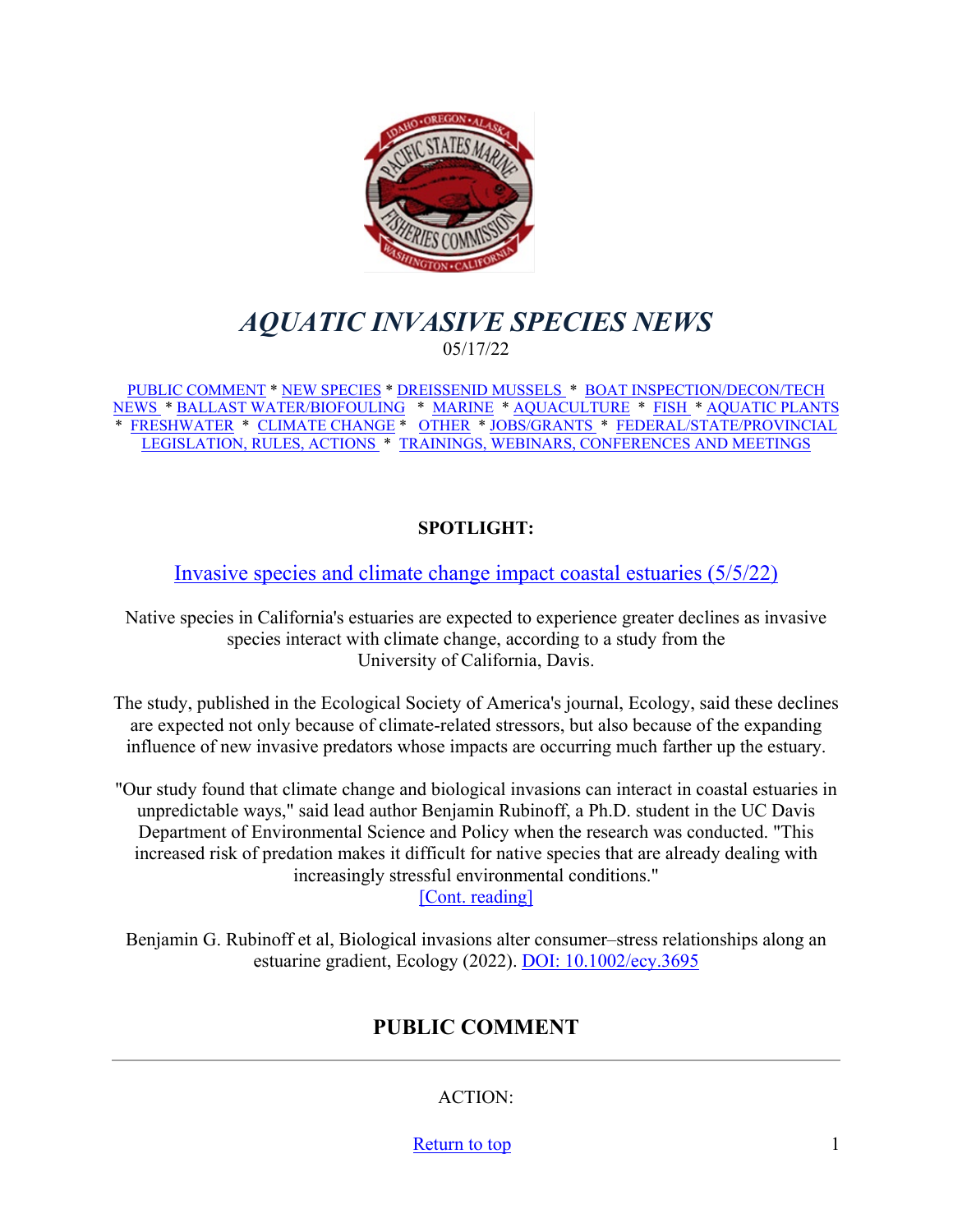### [Notice of availability of the NOAA Fisheries Draft Climate Science Regional Action Plans](https://www.federalregister.gov/documents/2022/04/22/2022-08483/noaa-fisheries-draft-climate-science-regional-action-plans-2022-2024)  [\(2022-2024\); request for comments.](https://www.federalregister.gov/documents/2022/04/22/2022-08483/noaa-fisheries-draft-climate-science-regional-action-plans-2022-2024)

We, NMFS, announce the availability of Draft Climate Science Regional Action Plans designed to increase the production, delivery and use of climate-related information to fulfill our stewardship mission for the Nation's valuable living marine resources. We are soliciting review and comment from the public and all interested parties, and will consider all substantive comments received during the review period before publishing final Plans. Comments are invited on: (a) The clarity of the goals and activities in the draft Plans, (b) how to strengthen the draft Plans and activities; (c) what additional goals and activities need to be addressed. Comments submitted in response to this notice will be provided to the Regional Action Plan Teams for consideration in development of the final Plans.

Comments on the Draft Climate Science Regional Action Plans must be received by June 2, 2022.

To review the draft regional plans, visit:

<https://www.fisheries.noaa.gov/national/climate/climate-science-strategy-regional-action-plans>

--

[Notice of Public Meeting: Shipping Coordinating Committee Meeting in Preparation for](https://mariners.coastguard.blog/2022/05/04/notice-of-public-meeting-shipping-coordinating-committee-meeting-in-preparation-for-international-maritime-organization-mepc-78-meeting/?utm_source=feedburner&utm_medium=email)  [International Maritime Organization MEPC 78 Meeting](https://mariners.coastguard.blog/2022/05/04/notice-of-public-meeting-shipping-coordinating-committee-meeting-in-preparation-for-international-maritime-organization-mepc-78-meeting/?utm_source=feedburner&utm_medium=email)

The Department of State will conduct a public meeting of the Shipping Coordinating Committee at 10 a.m. on Wednesday, May 25, 2022, by way of teleconference. The primary purpose of the meeting is to prepare for the seventy-eighth session of the International Maritime Organization's (IMO) Marine Environment Protection Committee (MEPC 78) to be held virtually from Monday, June 6, 2022 to Friday June 10, 2022.

<span id="page-1-0"></span>Members of the public may participate up to the capacity of the teleconference phone line, which can handle 500 participants. To RSVP, participants should contact the meeting coordinator, LCDR Jessica Anderson, by email at jessica.p.anderson@uscg.mil. To access the teleconference line, participants should call (202) 475-4000 and use Participant Code: 877 239 87#.

## **NEW SPECIES SIGHTINGS**

**Want to get more new species alerts?** USGS NAS:<https://nas.er.usgs.gov/AlertSystem/default.aspx> IMAP INVASIVES: [https://www.imapinvasives.org](https://www.imapinvasives.org/)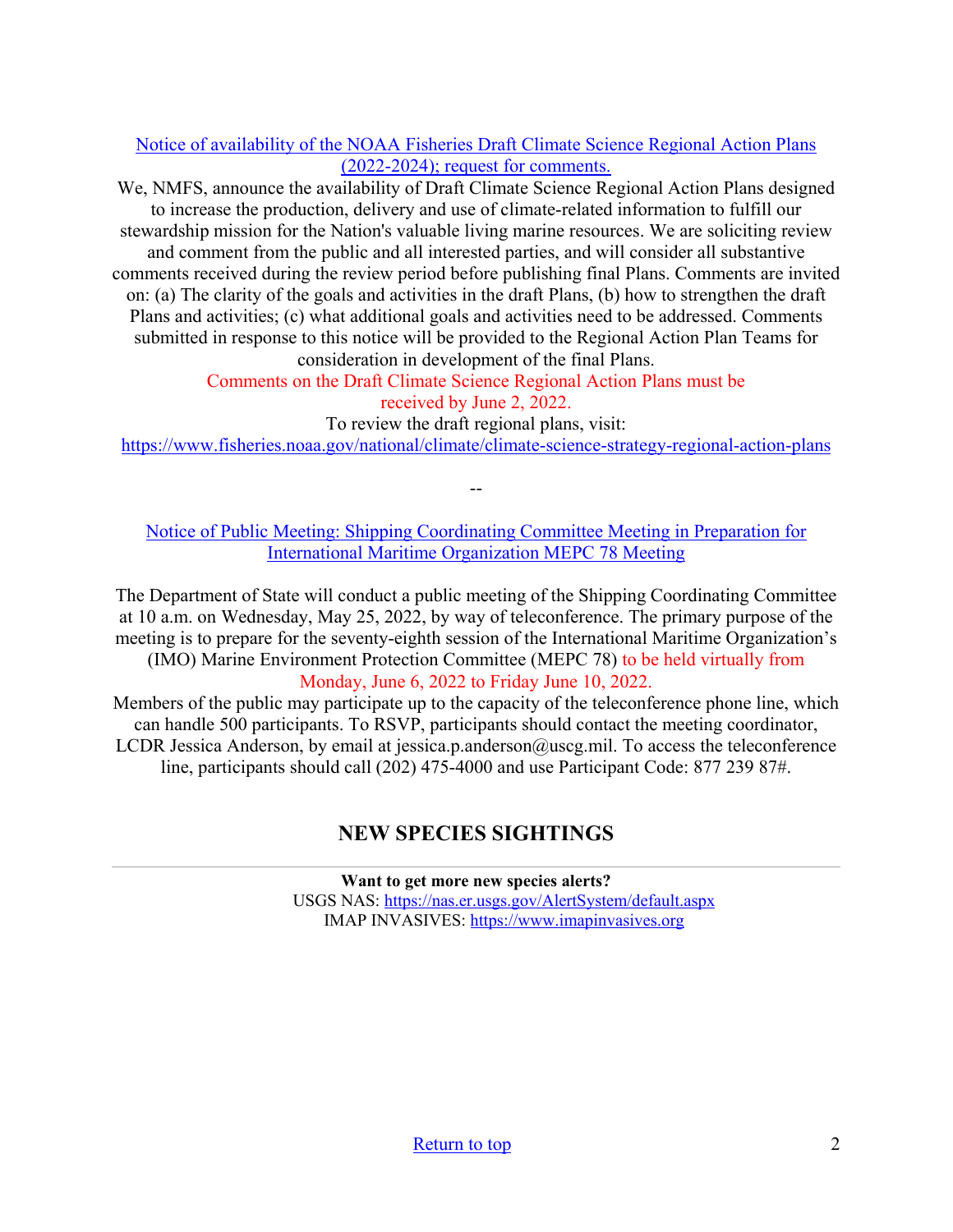#### **DREISSENIDS**

[Minnesota] [Zebra mussels confirmed in Lake Pulaski in Wright County \(5/16/22\)](https://www.dnr.state.mn.us/news/2022/05/16/zebra-mussels-confirmed-lake-pulaski-wright-county) 

The Minnesota Department of Natural Resources has confirmed a report of zebra mussels in Lake Pulaski in the city of Buffalo, Wright County. A lake service-provider business reported finding a dead zebra mussel on equipment they were installing on a lake property for the season. Commercial divers subsequently found a live adult zebra mussel in the water at the same location. DNR staff will work with the lake improvement district on next steps.

### **OTHER AIS**

[California] *[Potamopyrgus antipodarum](https://nas.er.usgs.gov/queries/SpResults.aspx?SpeciesID=1008)* (New Zealand mudsnail) was found in Struve Slough SE of Green Valley Rd. and at the end of Landis Ave, Santa Cruz County, CA [\[USGS NAS\]](https://nas.er.usgs.gov/queries/specimenviewer.aspx?SpecimenID=1692251)

[Idaho] [F&G confirms second illegally-stocked walleye caught in Lake Cascade \(5/9/22\)](https://idfg.idaho.gov/press/fg-confirms-second-report-walleye-caught-lake-cascade) On Saturday, May 7, 2022, off-duty Regional Fisheries Biologist Mike Thomas was fishing the Boulder Creek arm of Lake Cascade with local angler Chris Weber, when Weber landed an illegally stocked, 20-inch, nearly 3-pound mature male walleye. This is the second report of walleye in Lake Cascade in the past four years – with the first report back in 2018, when an angler reported catching a 19-inch walleye near Crown Point.

[Washington] *[Craspedacusta sowerbyi](https://nas.er.usgs.gov/queries/SpResults.aspx?SpeciesID=1068)* (freshwater jellyfish) was found in Franklin D. Roosevelt Lake - North Twin Lake, WA. [\[USGS NAS\]](https://nas.er.usgs.gov/queries/specimenviewer.aspx?SpecimenID=1695340) *[Cipangopaludina chinensis](https://nas.er.usgs.gov/queries/SpResults.aspx?SpeciesID=1044)* (Chinese mysterysnail) was found in Swofford Pond, Lower Cowlitz drainage, WA [\[USGS NAS\]](https://nas.er.usgs.gov/queries/specimenviewer.aspx?SpecimenID=1695376)

### **WATCH LIST**

British Columbia: If you spot the European green crab, take a photo — put it back where you found it — and email the information about where you saw it and when to:  $\text{AISPACIFIC}(\hat{\omega})$ dfo[mpo.gc.ca](mailto:AISPACIFIC@dfo-mpo.gc.ca)

<span id="page-2-0"></span>Oregon: If you find a jumping worm, call the Oregon Invasive Species Council hotline at 866- INVADER (268-9219)

# **DREISSENID MUSSELS**

[\[Texas\] Invasive zebra mussels found in Lake Brownwood, Abilene lakes being monitored](https://www.kxan.com/news/texas/invasive-zebra-mussels-found-in-lake-brownwood-abilene-lakes-being-monitored/)   $(5/12/22)$ 

Lakes Fort Phantom and Proctor in Coleman County are now being monitored after invasive zebra mussels have been found in Lakes Brownwood and O.H. Ivie.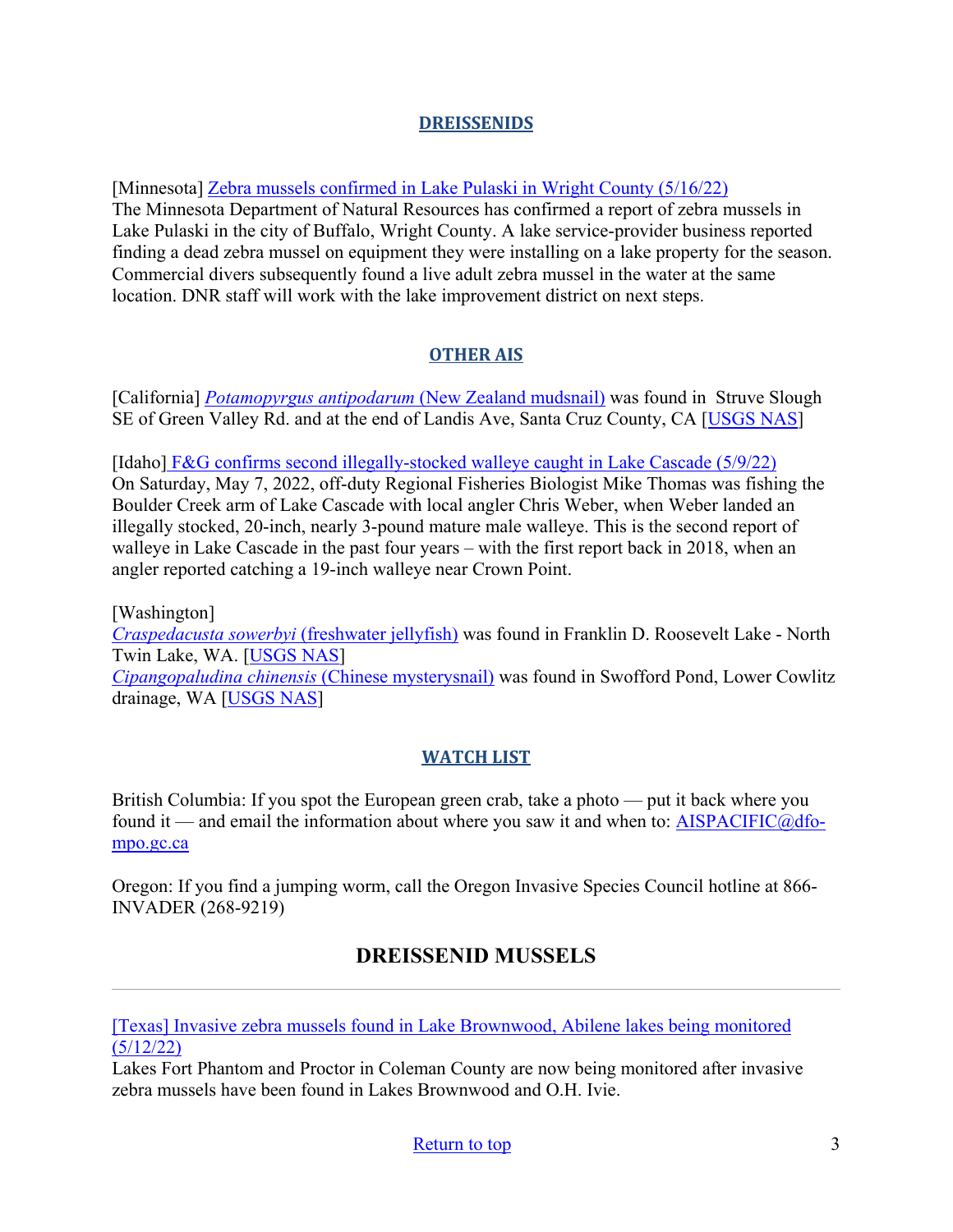Imagine a creature as big as, or smaller than, the bottlecap on a water bottle. Now imagine that tiny creature completely destroying an underwater ecosystem. That is what zebra mussels do, and unfortunately for 28 lakes across the State of Texas, they have been hit hard with large zebra mussel populations.

[How nature itself could help quash the quagga mussel invasion on the Colorado River \(4/25/22\)](https://www.azcentral.com/story/news/local/arizona-environment/2022/04/25/feds-try-slow-quagga-mussel-spread-using-science-and-nature/6838053001/) … Since 2007, Reclamation has used its science and technology program to explore control methods for invasive mussels. The office is an extension of the agency's research and development office and its main purpose is to explore new and emerging technologies… The transition to studying biocontrol methods signals a shift away from the more physical or chemical aspect of control to one that will allow the agency to let nature do the work. Officials hope at least some of the projects will allow them to mitigate the cost of treating quagga mussel populations while also reducing their numbers in an environmentally safe way.

# **BOAT INSPECTION/DECON/TECH NEWS**

#### <span id="page-3-0"></span>[\[Colorado\] CPW to test pilot station in Loma to check boats for invasive species \(5/8/22\)](https://www.gjsentinel.com/news/cpw-to-test-pilot-station-in-loma-to-check-boats-for-invasive-species/article_623ebf52-cd91-11ec-bbdf-b359829a6bac.html)

A pilot program authorized by a new law seeks to ensure boats coming from outside Colorado are free of invasive species, such as mussels, before they get anywhere near water, or for that matter, even very far inside state lines.

Colorado Parks and Wildlife will kick off the pilot Aquatic Nuisance Species Check Station program on three dates this summer at the Loma Port of Entry on Interstate 70, west of Grand Junction. Vehicles with motorized or trailered watercraft entering the state will be required to stop for an inspection on May 15, July 23 and Sept. 5.

The goal is to keep vessels contaminated with invasive plants and animals out of state waters. Parks and Wildlife has been particularly focused on preventing invasive zebra or quagga mussels from reaching reservoirs and other waters in the state.

#### [\[BC\] Prevent aquatic invasive species with these](https://www.eaglevalleynews.com/marketplace/prevent-aquatic-invasive-species-with-these-steps-clean-drain-dry-and-stop-for-watercraft-inspection/) steps: Clean-Drain-Dry and stop for watercraft [inspection \(5/2/22\)](https://www.eaglevalleynews.com/marketplace/prevent-aquatic-invasive-species-with-these-steps-clean-drain-dry-and-stop-for-watercraft-inspection/)

Spring in the Shuswap has many thinking about lake cruises, paddling, fishing, and tow sports. But May is also Invasive Species Action Month, and here in the Shuswap that means it's time to focus on aquatic invasive species prevention. The increased movement of boats and other watercraft into and around the Shuswap means there's an increased risk of moving aquatic invasive species.

[\[Colorado\] Boat inspector shortage keeps Horsetooth, Carter Lake boat ramps partially closed](https://www.coloradoan.com/story/news/2022/04/28/hiring-woes-keep-horsetooth-carter-lake-boat-ramps-colorado-partially-closed/9573014002/)  [\(4/28/22\)](https://www.coloradoan.com/story/news/2022/04/28/hiring-woes-keep-horsetooth-carter-lake-boat-ramps-colorado-partially-closed/9573014002/)

Boat ramps at Horsetooth Reservoir and Carter Lake will remain partially closed in May due to a shortage of inspectors to check boats for invasive species such as zebra or quagga mussels.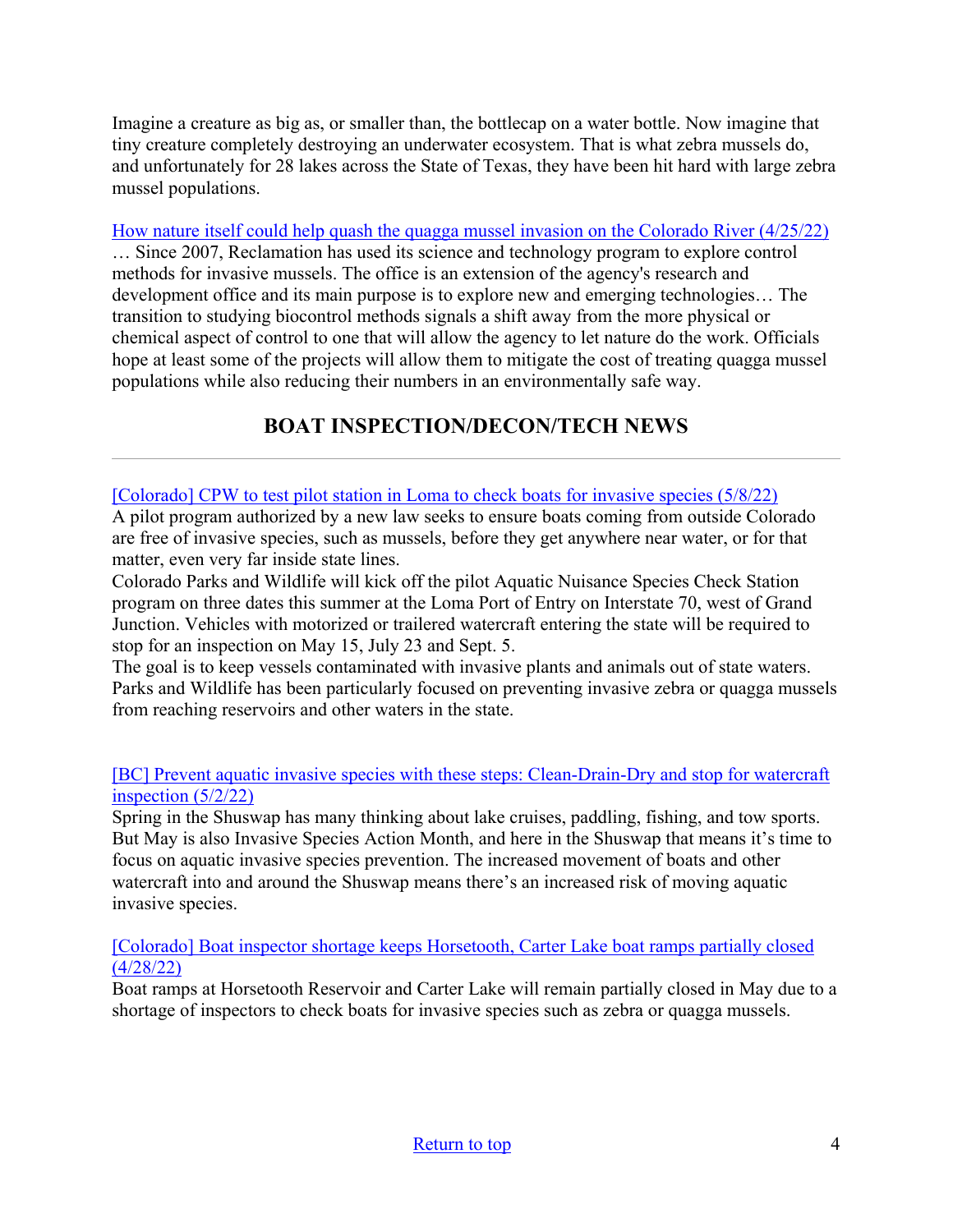### <span id="page-4-0"></span>[Design Approved for Ballast-Free LNG Bunker and Feeder Vessel \(5/4/22\)](https://www.maritime-executive.com/article/design-approved-for-ballast-free-lng-bunker-and-feeder-vessel)

France's GTT (Gaztransport & Technigaz), which specializes in the engineering for liquified natural gas operations, is continuing to make progress with its efforts to develop the first ballastfree LNG bunker and feeder vessel. The company was awarded a new approval in principle from Bureau Veritas for the design concept known as Shear-Water after receiving Approval in Principle from the China Classification Society and DNV in 2021.

[Ballast regulations reduce introduction of invasive species into Great Lakes: study \(4/28/22\)](https://www.thestar.com/news/canada/2022/04/28/ballast-regulations-reduce-introduction-of-invasive-species-into-great-lakes-study.html)

The Great Lakes have been invaded more than any other freshwater system in the world, with nearly 190 non-native species having established populations in the basin over the past two centuries. A [recent study](https://conbio.onlinelibrary.wiley.com/doi/10.1111/conl.12866) suggests that a binational regulation targeting ship ballast water has had a remarkable suppressive effect on the invasion rate.

[Tackling aquatic invasive species introduced via biofouling – GloFouling task force reviews](https://www.hellenicshippingnews.com/tackling-aquatic-invasive-species-introduced-via-biofouling-glofouling-task-force-reviews-progress/)  [progress in International Shipping News \(4/27/22\)](https://www.hellenicshippingnews.com/tackling-aquatic-invasive-species-introduced-via-biofouling-glofouling-task-force-reviews-progress/)

A major project to tackle bioinvasions by organisms which can build up on ships' hulls and other marine structures saw activities slow down during the COVID-19 pandemic but is on track to meet its targets.

The Global Project Task Force of the IMO-executed GloFouling Partnerships project, a collaboration between the Global Environment Facility (GEF), the United Nations Development Programme (UNDP) and IMO, met for its second meeting (11 to 13 April) at IMO Headquarters in London, United Kingdom.

[Marine Safety Center issues Ballast Water Management](https://mariners.coastguard.blog/2022/04/25/marine-safety-center-issues-ballast-water-management-system-type-approval-certificate-to-atlantium-technologies/?utm_source=feedburner&utm_medium=email) System Type Approval Certificate to [Atlantium Technologies \(4/25/22\)](https://mariners.coastguard.blog/2022/04/25/marine-safety-center-issues-ballast-water-management-system-type-approval-certificate-to-atlantium-technologies/?utm_source=feedburner&utm_medium=email)

The Coast Guard Marine Safety Center issued the 48th U.S. Coast Guard BWMS Type Approval Certificate to Atlantium Technologies after a detailed review of the manufacturer's type approval application determined the system met the requirements of 46 CFR 162.060.

The treatment principle of the Purestream BWMS is based on filtration and UV treatment at intake and UV treatment at discharge. This approval covers seven models with maximum treatment rated capacities of between 150 and 1500 m 3 /h.

## **MARINE**

<span id="page-4-2"></span><span id="page-4-1"></span>[Effort underway to trap invasive European green crabs in PNW waters \(4/29/22\)](https://kgmi.com/news/007700-effort-underway-to-trap-invasive-european-green-crabs-in-pnw-waters/)

The Northwest Straits Commission has placed traps for the invasive species in Squalicum and Drayton Harbors and some other areas in Whatcom County.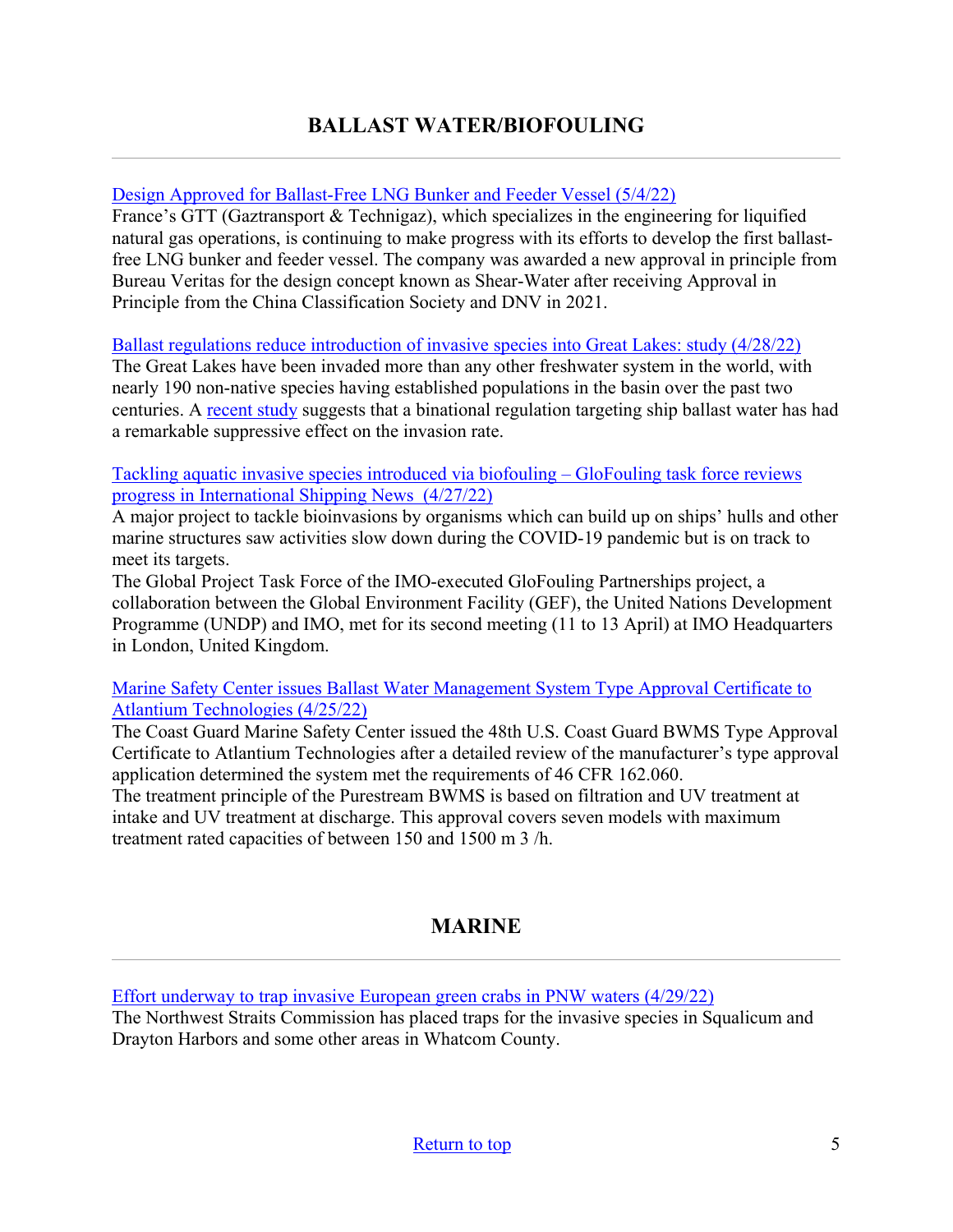Gauff, R.P.M., Lejeusne, C., Arsenieff, L. et al. Alien vs. predator: influence of environmental variability and predation on the survival of ascidian recruits of a native and alien species. Biol Invasions 24, 1327–1344 (2022).<https://doi.org/10.1007/s10530-021-02720-3>

## **AQUACULTURE**

[West Coast flotilla pounds drums against fish farm licence renewals \(5/9/22\)](https://www.vicnews.com/news/west-coast-flotilla-pounds-drums-against-fish-farm-licence-renewals/)

An alliance of First Nations supporting that was on full display during the May 7 flotilla. Hereditary Chief George Quocksister Jr. of the Laich-kwil-tach First Nation on the central east side of Vancouver Island and Ernest Alfred, elected councillor for the 'Namgis First Nation in Alert Bay and a Tlowitsis Nation hereditary chief, travelled from their territories to lend their support. "We want our fish back. Stop contributing to the demise of wild salmon," said Alfred, who was part of the collaborative effort that saw the removal of fish farms from the Broughton Archipelago.

[Growing aquaculture industry faces climate challenges \(4/29/22\)](https://coastalreview.org/2022/04/growing-aquaculture-industry-faces-climate-challenges/)

New research out of the University of British Columbia in Canada has indicated that while the marine aquaculture industry has huge potential for feeding a growing world population, a significant amount of that potential will be curbed due to climate change if we stay on our current carbon emissions pathway.

#### [Federal court judge quashes minister's plan to shut down B.C. fish farms \(4/26/22\)](https://vancouverisland.ctvnews.ca/federal-court-judge-quashes-minister-s-plan-to-shut-down-b-c-fish-farms-1.5876894)

A federal court judge has set aside a decision by the former federal fisheries minister to close open-net pen fish farms in the Discovery Islands area between northern Vancouver Island and the B.C. mainland.

Related: [Canadian Federal Court Ruling: the Courts are Paying Attention to Science, Says](https://www.perishablenews.com/seafood/canadian-federal-court-ruling-the-courts-are-paying-attention-to-science-says-nwaa/)  [NWAA](https://www.perishablenews.com/seafood/canadian-federal-court-ruling-the-courts-are-paying-attention-to-science-says-nwaa/) (4/27/22)

[BC salmon farmers to consult First Nations after court ruling](https://www.fishfarmermagazine.com/news/bc-salmon-farmers-to-consult-first-nations-after-court-ruling/) (4/27/22)

[DFO Suppresses Science and Pushes Salmon Farms, Critics Tell MPs \(5/13/22\)](https://thetyee.ca/News/2022/05/13/DFO-Suppresses-Science-Pushes-Salmon-Farms/) 

The federal fisheries department should be stripped of its role in promoting aquaculture, urges MP Elizabeth May.

## **FISH**

<span id="page-5-0"></span>[More Than 400 Lionfish Removed From Keys Waters \(5/11/22\)](https://keysweekly.com/42/more-than-400-lionfish-removed-from-keys-waters/)

There are several hundred fewer invasive lionfish wreaking havoc on Florida Keys reefs thanks to the recent efforts of four local divers.

Team Forever Young, consisting of Tony Young, Jason Vogan, Jeff Tharp and Luke Rankin, collected 426 invasive lionfish while participating in the 2022 Earth Day "Locals" Lionfish Derby, hosted by Reef Environmental Education Foundation.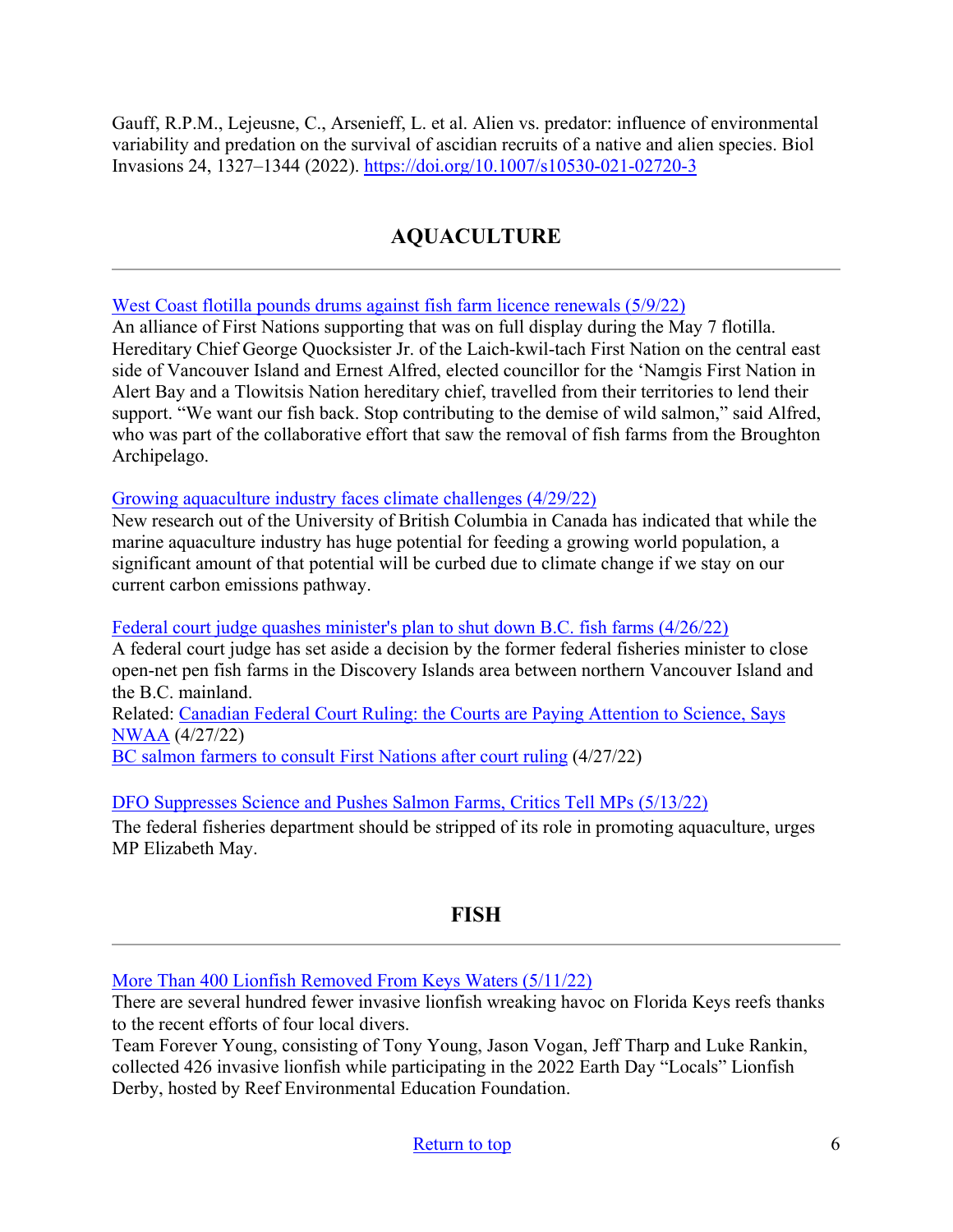[Invasive Carp Regional Coordinating Committee Releases 2022 Invasive Carp Action Plan](http://www.invasivecarp.us/) The Invasive Carp Regional Coordinating Committee (ICRCC) is pleased to announce the release of its 2022 Invasive Carp Action Plan (Action Plan), a comprehensive portfolio of 60 projects focused on Great Lakes protection. The Action Plan serves as a foundation for the work of the ICRCC partnership — a collaboration of 28 U.S. and Canadian federal, state, provincial, tribal, regional, and local agencies.

Kirk, M.A., Maitland, B.M., Hickerson, B.T. et al. Climatic drivers and ecological impacts of a rapid range expansion by non-native smallmouth bass. Biol Invasions 24, 1311–1326 (2022). <https://doi.org/10.1007/s10530-021-02724-z>

# **AQUATIC PLANTS**

### <span id="page-6-0"></span>[\[B.C.\] Yellow Flag Iris: beautiful but dangerous \(4/25/22\)](https://www.westerlynews.ca/community/yellow-flag-iris-beautiful-but-dangerous/)

Yellow Flag Iris is a garden ornamental that looks like a yellow fleur-de-lis. It was introduced to North America from Eurasia and easily escapes into wild spaces. It thrives in wet habitats along the seashore and the edges of lakes and ponds. It thrives so much that it can out-compete native species and alter the ecology of our natural ecosystems.

#### [California Division of Boating and Waterways Begins Control Efforts in the Delta for Aquatic](https://www.parks.ca.gov/NewsRelease/1065?utm_medium=email&utm_source=govdelivery)  [Invasive Plants](https://www.parks.ca.gov/NewsRelease/1065?utm_medium=email&utm_source=govdelivery)

The California State Parks' Division of Boating and Waterways (DBW) today announced plans for this year's control efforts for aquatic invasive plants in the Sacramento-San Joaquin Delta and its southern tributaries. Starting Thursday, March 17, DBW will begin herbicide treatments on water hyacinth, South American spongeplant, Uruguay water primrose, alligator weed, Brazilian waterweed, curlyleaf pondweed, Eurasian watermilfoil, coontail, and fanwort in the Delta. Treatment start dates may change depending on weather conditions and plant growth/movement.

## **FRESHWATER**

<span id="page-6-1"></span>[Native species can tolerate invaders in the lowland floodplains \(5/9/22\)](https://wildlife.org/native-species-can-tolerate-invaders-in-the-lowland-floodplains/?utm_medium=email&utm_source=getresponse&utm_content=This%20Week%27s%20eWildlifer%20%26%20TWS%20Talks&utm_campaign=)

Invasive bullfrogs and sunfish in the southwestern Washington floodplains don't seem to be a detriment to native amphibians and fish in the area.

That's surprising, researchers say, since that isn't often the case in higher elevation areas, where there are extensive efforts to remove the invasive species.

[Research](https://www.journals.uchicago.edu/doi/10.1086/720137) on the topic began when scientists became simultaneously concerned with flooding and declining salmon populations in the Chehalis River floodplain. The region had been dealing with serious flooding issues over the last several decades—one flood in 2007 even shutdown a major thoroughfare between Portland and Seattle. Some people suggested introducing a dam, but conservationists worried this would further exacerbate habitat degradation for salmon. "How do we deal with flooding on the one hand, and an important resource being lost on the other?" said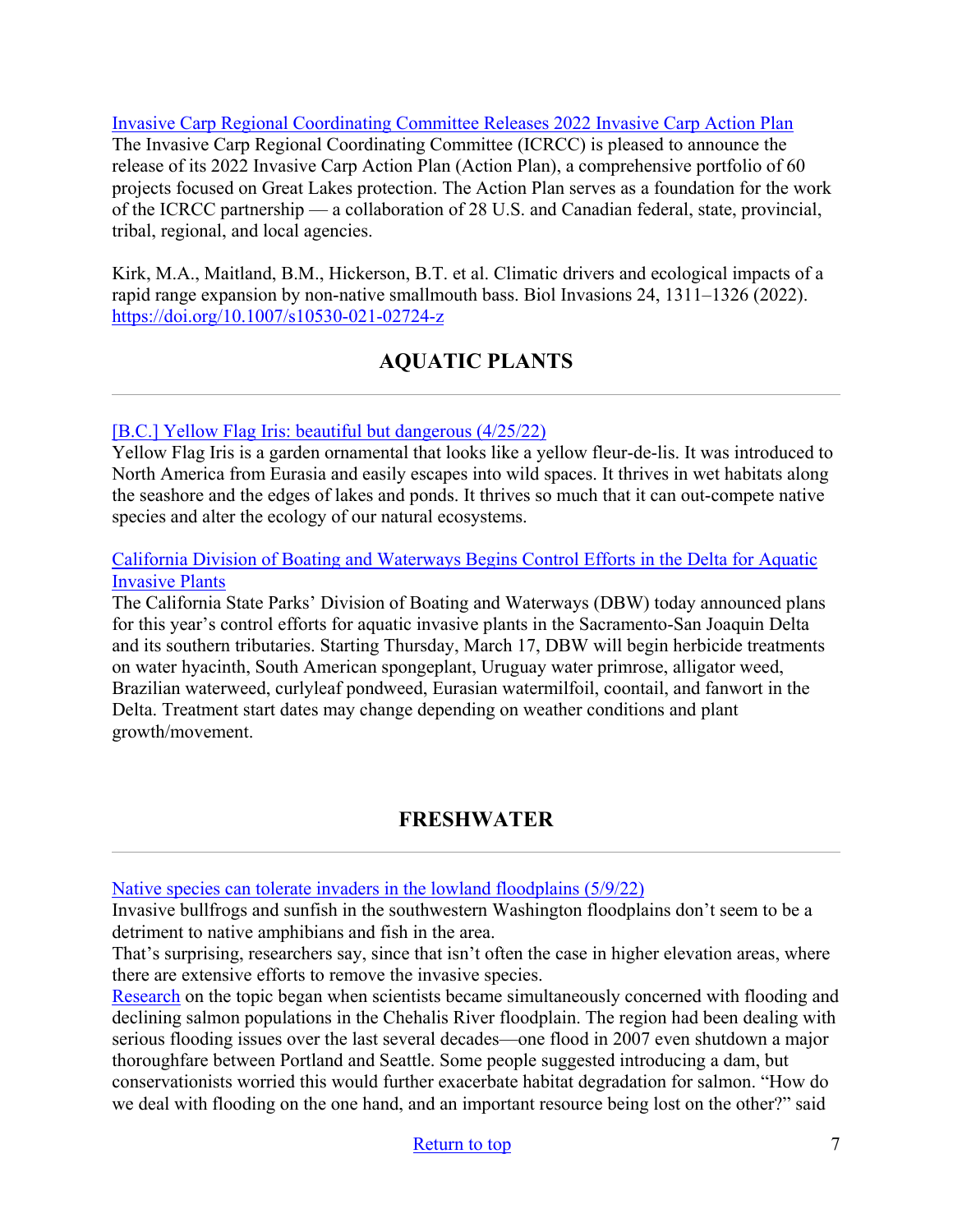assistant professor of ecology and evolutionary biology at Cornell University Meredith Holgerson.

[Ohio woman pleads guilty to selling invasive crayfish species across 36 states \(5/12/22\)](https://www.theguardian.com/environment/2022/may/12/ohio-woman-marbled-crayfish-invasive-species)

An Ohio woman who sold hundreds of marbled crayfish online has pleaded guilty to offenses under the Lacey Act, a US law preventing the transport of certain wildlife across state lines, after raising the crayfish in a huge tank in her home and selling them to people across 36 different states.

Allison Spaulding used eBay and Craigslist to sell various species of guppies and crayfish bred in her aquarium in Mount Vernon, Ohio and faces a maximum penalty of a year in prison and up to \$100,000 in fines, although a federal judge is set to consider a lesser penalty under a plea deal. The case is understood to be the first such enforcement action aimed at stemming the advance of the marbled crayfish, which has already exploded in huge numbers across countries as diverse as Germany and Madagascar. Wildlife officials fear the creature is now threatening to gain a claw hold in the US, where it is banned in several states but not nationally. Spaulding was prosecuted after Ohio introduced a state rule in 2020 naming the crayfish as an injurious species.

[Invasive African clawed frogs pose threat to native species in Washington \(4/28/22\)](https://www.king5.com/article/tech/science/environment/invasive-african-clawed-frogs-population-growing-in-washington/281-db342b8d-5c11-4c9c-b731-81447085ae6e) The frogs have been found in increasing numbers in recent months, according to the WDFW. They prey on native insects and forage food eaten by native species.

Hudina, S.; Maguire, I.; Dragičević, P.; Galic, N. Evaluating the Efficacy of Approaches to Control Invasive Populations: A Conceptual Model Development for the Signal Crayfish. Ecologies 2022, 3, 78-95.<https://doi.org/10.3390/ecologies3020008>

# **CLIMATE CHANGE**

<span id="page-7-0"></span>[Washington DNR releases report on forest damage from excessive heat, invasive species](https://kgmi.com/news/007700-washington-dnr-releases-report-on-forest-damage-from-excessive-heat-invasive-species/)  [\(05/12/22\)](https://kgmi.com/news/007700-washington-dnr-releases-report-on-forest-damage-from-excessive-heat-invasive-species/)

An annual report from the Washington State Department of Natural Resources is highlighting the impact last summer's heat wave had on our state's forests.

New data from 2021 shows that 555,000 acres of forest were damaged in total.

Most of those forests were in Western Washington, with some of the most significant damage reported on the Olympic Peninsula and in southwestern counties.

DNR also attributed damage to invasive insects and plant diseases.

[Unchecked global emissions on track to initiate mass extinction of marine life \(4/28/22\)](https://www.princeton.edu/news/2022/04/28/unchecked-global-emissions-track-initiate-mass-extinction-marine-life)

As greenhouse gas emissions continue to warm the world's oceans, marine biodiversity could be on track to plummet within the next few centuries to levels not seen since the extinction of the dinosaurs, according to a [recent study](https://www.science.org/doi/10.1126/science.abe9039) in the journal Science by Princeton University researchers.

B.C. McLaughlin, S.A. Skikne, E. Beller, R.V. Blakey, R.L. Olliff-Yang, N. Morueta-Holme, N.E. Heller, B.J. Brown, E.S. Zavaleta. Conservation strategies for the climate crisis: An update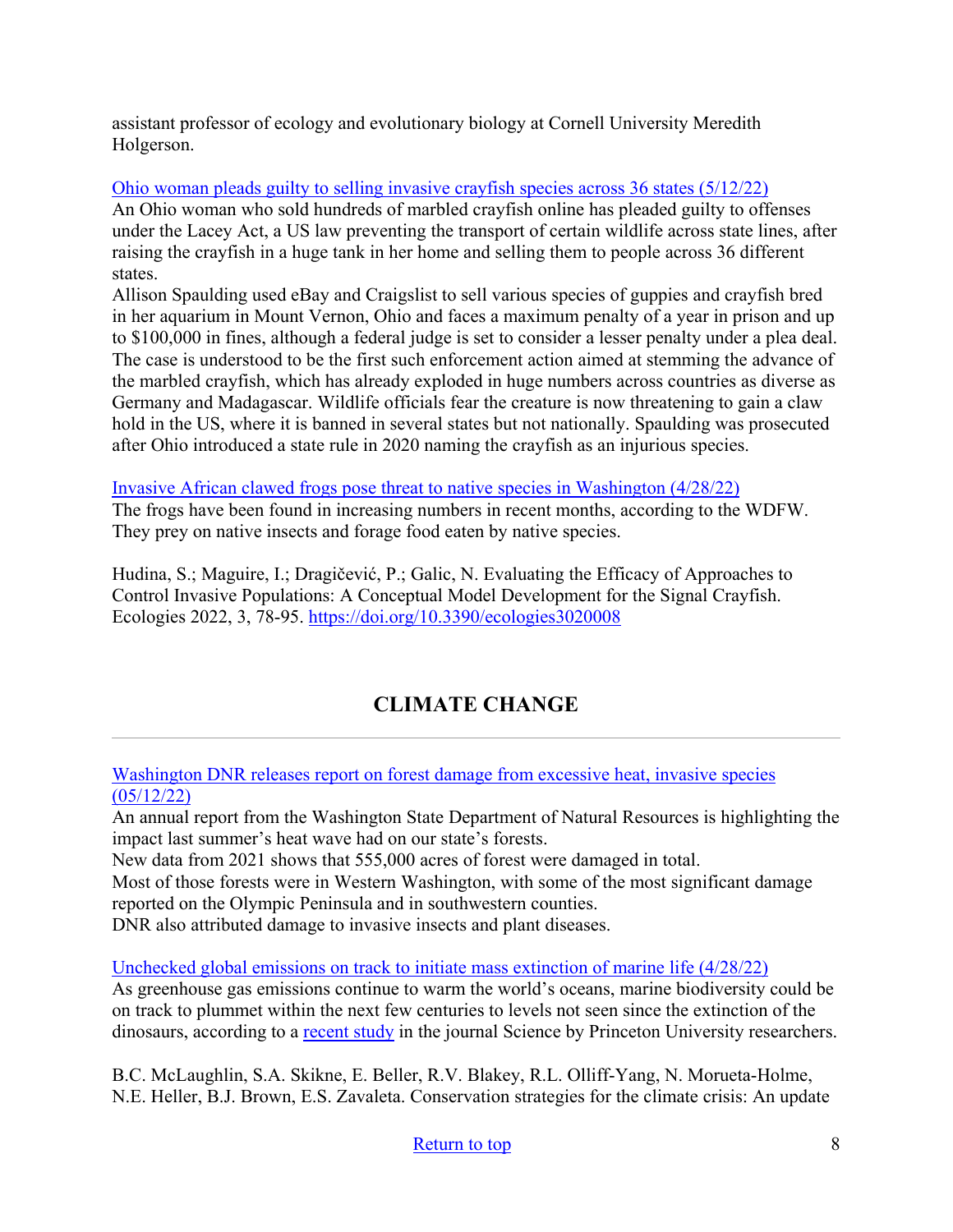on three decades of biodiversity management recommendations from science. Biological Conservation, 2022; 268: 109497 [DOI: 10.1016/j.biocon.2022.109497](https://www.sciencedirect.com/science/article/abs/pii/S0006320722000507?via%3Dihub)

# **OTHER**

<span id="page-8-0"></span>[Invasive plants are slurping up precious water in drought-stricken southwest Colorado \(5/5/22\)](https://coloradosun.com/2022/05/05/invasive-species-water-contamination/) Russian olives and salt cedars are using — and contaminating — a lot of water in Montezuma County, igniting an effort to remove and ban nonnative plants on the federal level.

#### [One in Five Reptiles Worldwide Are Threatened With Extinction \(5/4/22\)](https://www.smithsonianmag.com/smart-news/one-in-five-reptiles-worldwide-are-threatened-with-extinction-180980017/)

… The study found reptiles face similar threats as other mammals, birds and amphibians, including habitat destruction from agricultural expansion, invasive species and disease…

Hudgins, Emma J.; Koch, Frank H.; Ambrose, Mark J.; Leung, Brian. 2022. Hotspots of pestinduced US urban tree death, 2020–2050. Journal of Applied Ecology. [https://doi.org/10.1111/1365-2664.14141.](https://doi.org/10.1111/1365-2664.14141)

Turbelin, A. J., Diagne, C., Hudgins, E. J., Moodley, D., Kourantidou, M., Novoa, A., ... & Courchamp, F. (2022). [Introduction pathways of economically costly invasive alien species.](https://link.springer.com/article/10.1007/s10530-022-02796-5?utm_medium=email&utm_source=govdelivery) Biological Invasions, 1-19.

# <span id="page-8-1"></span>**OUTREACH AND EDUCATION**

Hulme, P.E., Mclaren-Swift, H. Declining readability of research on biological invasions over two decades. Biol Invasions 24, 1651–1660 (2022).<https://doi.org/10.1007/s10530-022-02740-7>

#### [National Invasive Species Council:](https://www.doi.gov/invasivespecies)

The NISC has finalized two white papers, for question or a copy of the papers please contact Angela McMellen Brannigan (angela\_mcmellenbrannigan@ios.doi.gov):

- Environmental DNA as a Tool for Invasive Species Detection and Management: This white paper focuses on eDNA tools for invasive species monitoring and detection by U.S. Federal agencies. It builds on the work of an interagency task team under the auspices of the NISC, which developed a technical report for invasive species managers entitled, "Strategic considerations for invasive species managers to utilize environmental DNA (eDNA): if, when, and how." This white paper summarizes the findings of the technical report and provides specific considerations for NISC member agencies and other interested parties
- Federal Invasive Species Rapid Response Fund: Criteria and Considerations for Establishment: This paper focuses on the role that a federal rapid response fund could play in such situations. When response to a new species detection is deemed necessary, agencies, whether they be federal, state, territorial, local, or tribal, may not have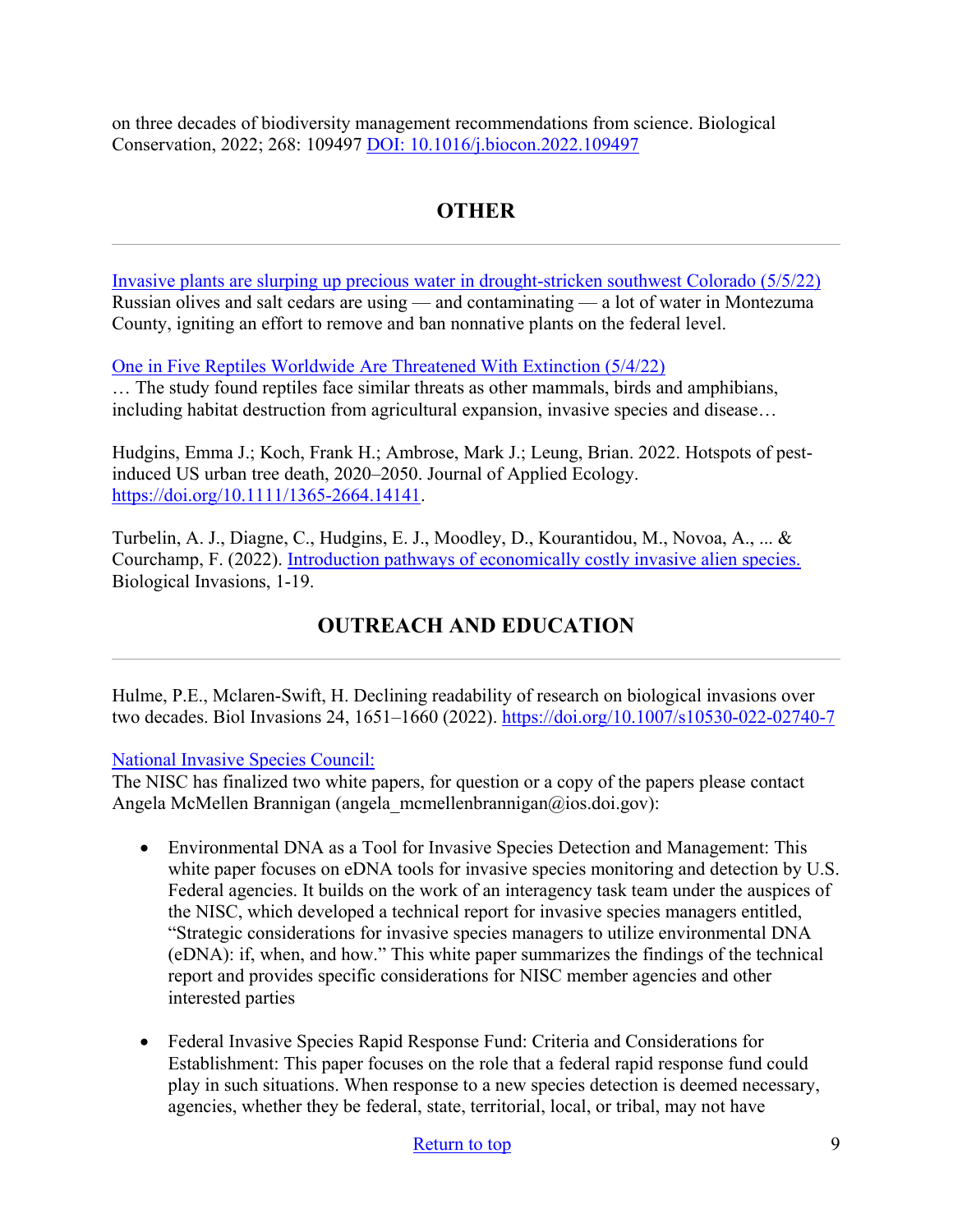sufficient funds readily available to act immediately, jeopardizing the ability to control the species before it establishes, spreads, and causes harm. This paper reviews these issues by first focusing on concerns generally expressed about creating such self-standing funds, as well as the broader rationale supporting their establishment. Models for emergency response from other sectors as well as related mechanisms to support invasive species efforts are examined for potential lessons learned and best practices. The paper outlines criteria and considerations that would need to be considered in the development and implementation of a federal invasive species rapid response fund. Finally, key findings and options for next steps are included in a summary section.

#### [Tribal youth are reminded of their stewardship of the land and waters against Aquatic Invasive](http://www.charkoosta.com/news/tribal-youth-are-reminded-of-their-stewardship-of-the-land-and-waters-against-aquatic-invasive/article_4968ff6c-cdb7-11ec-b812-bf12f5d038a5.html)  [Species \(5/6/22\)](http://www.charkoosta.com/news/tribal-youth-are-reminded-of-their-stewardship-of-the-land-and-waters-against-aquatic-invasive/article_4968ff6c-cdb7-11ec-b812-bf12f5d038a5.html)

"This is your future, and you guys are our future," said Phil Matson of the Flathead Lake Biological Station (FLBS) as he stood next to Flathead Lake.

Two Eagle Rivers School students attended the 2022 Mussel Walk on a field trip. The students participated in a variety of stations to learn more about mussels and the efforts made to safeguard the ecosystem from aquatic invasive species like Quagga Mussels.

#### [USGS Science and Technology Help Managers Battle Invasive Carps](https://usgs.maps.arcgis.com/apps/Cascade/index.html?appid=b091ab5fbb7946768b19384b500bac24&utm_source=feedburner&utm_medium=email)

The U.S. Geological Survey (USGS) delivers high-quality data, technologies, and decisionsupport tools to help managers reduce existing populations and control the spread of invasive carp in the Nation's waterways.

# **JOBS/GRANTS**

**Kansas** Department of Wildlife and Parks (KDWP). Fisheries Technician – Position# K0243838. The Fisheries Technician will conduct field work related to removal, suppression, containment, and monitoring of invasive carp in the Missouri and Arkansas River basins according to the direction of the Invasive Carp Biologist and the Aquatic Nuisance Species Coordinator. Tasks include manual removal of invasive carp utilizing nets or electrofishing equipment, observation of commercial or contracted invasive carp harvest activities, and disposal of harvested invasive carp; maintain and repair equipment used for invasive carp management such as boats, trailers, nets, and electrofishing equipment; perform education and outreach relating to invasive carps in the Missouri and Arkansas River basins; complete various tasks as assigned by division director, assistant director, and immediate supervisor. **Deadline To Apply – June 6, 2022.** How To Apply**:** Go to the State Employment Center at https://admin.ks.gov/services/state-employment-center

[Natural Resources Economist with the USGS Wetland and Aquatic Resource Center.](https://www.usajobs.gov/job/653911700/print)

The position is a GS-11 term working with the Nonindigenous Aquatic Species Database in Gainesville, FL. This is a term appointment not to exceed 13 months with possible extensions up to a total of 4 years without further competition. Appointment to this position will not convey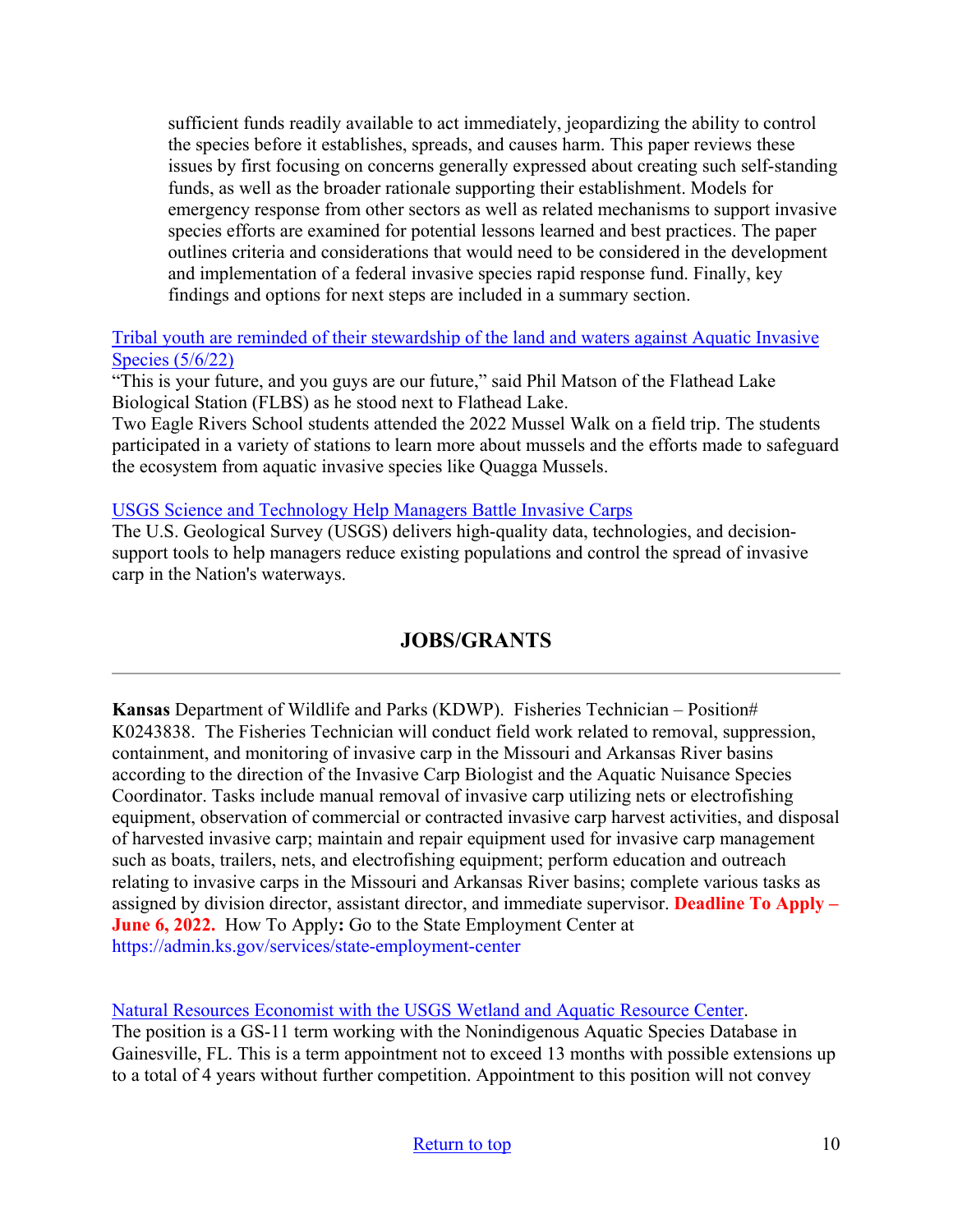permanent status in the Federal service. Salary: \$66,214 (Step 01) to \$86,074 (Step 10); Closes 5/26/22

[Invasive Species Technician American Conservation Experience](https://careers.wildlife.org/jobs/view/invasive-species-technician-sequoia-and-kings-canyon-national-parks/62976691/?utm_term=2&utm_medium=email&utm_source=daily-alert&utm_campaign=job-alert-email-8764&utm_content=position-title)

Three Rivers, California

#### Apply Now

Summary: American Conservation Experience, a nonprofit Conservation Corps, in partnership with Sequoia and Kings Canyon National Parks is seeking ONE Member to serve as an Invasive Species Technician and assist NPS Staff with fuels reduction projects through preventing the spread of invasive species and ecosystem degradation in the front country areas of Ash Mountain and Cedar Grove. For more information about ACE, please visit: www.usaconservation.org. Start Date: May 30, 2022 \*or earliest date available

[Invasive Plant Management Members - Southeast Invasive Plant Management Team, American](https://careers.wildlife.org/jobs/view/invasive-plant-management-members-southeast-invasive-plant-management-team/63213041/?utm_term=2&utm_medium=email&utm_source=daily-alert&utm_campaign=job-alert-email-8764&utm_content=position-title)  [Conservation Experience](https://careers.wildlife.org/jobs/view/invasive-plant-management-members-southeast-invasive-plant-management-team/63213041/?utm_term=2&utm_medium=email&utm_source=daily-alert&utm_campaign=job-alert-email-8764&utm_content=position-title) 

Asheville, North Carolina

### Apply Now

American Conservation Experience, a nonprofit Conservation Corps, in partnership with the National Park Service, is seeking THREE Invasive Plant Management Members who will assist Southeast Invasive Plant Management Team (SE-IPMT) staff with the management, control, and eradication of invasive plants and forest pathogens.

For more information on the ACE, please visit: [www.usaconservation.org](http://www.usaconservation.org/) Start Date: June 2022, start date flexible for the right candidate

#### [Invasive Plant Management Team Member - Carl Sandburg NHS, American Conservation](https://careers.wildlife.org/jobs/view/invasive-plant-management-team-member-carl-sandburg-nhs/63213045/?utm_term=2&utm_medium=email&utm_source=daily-alert&utm_campaign=job-alert-email-8764&utm_content=position-title)  **[Experience](https://careers.wildlife.org/jobs/view/invasive-plant-management-team-member-carl-sandburg-nhs/63213045/?utm_term=2&utm_medium=email&utm_source=daily-alert&utm_campaign=job-alert-email-8764&utm_content=position-title)**

Flat Rock, North Carolina, United States

#### Apply Now

American Conservation Experience, a nonprofit Conservation Corps, in partnership with the National Park Service at Carl Sandburg Home National Historic Site (CARL) is seeking ONE Invasive Plant Management Team Member who will work alongside CARL staff and assist the Southeast Invasive Plant Management Team (SE-IPMT) staff with the management, control, and eradication of invasive plants and forest pathogens.

For more information on the ACE, please visit: [www.usaconservation.org](http://www.usaconservation.org/) Start Date: June 2022, flexibility may be available for the right candidate

#### [Vegetation Control Technician - Lincoln County, OR](https://www.governmentjobs.com/careers/lincoln/jobs/3490326/vegetation-control-technician)

\$23.89 - \$32.11 Hourly, Full-Time

Department of Public Works

Job Number 22-36 (420), Continuous

Implement the County IPM program including private contracts, biological control agents, and County's herbicide spray program.

Maintaining contact with the public routinely for identifying noxious weed problems and identifying ways to control them.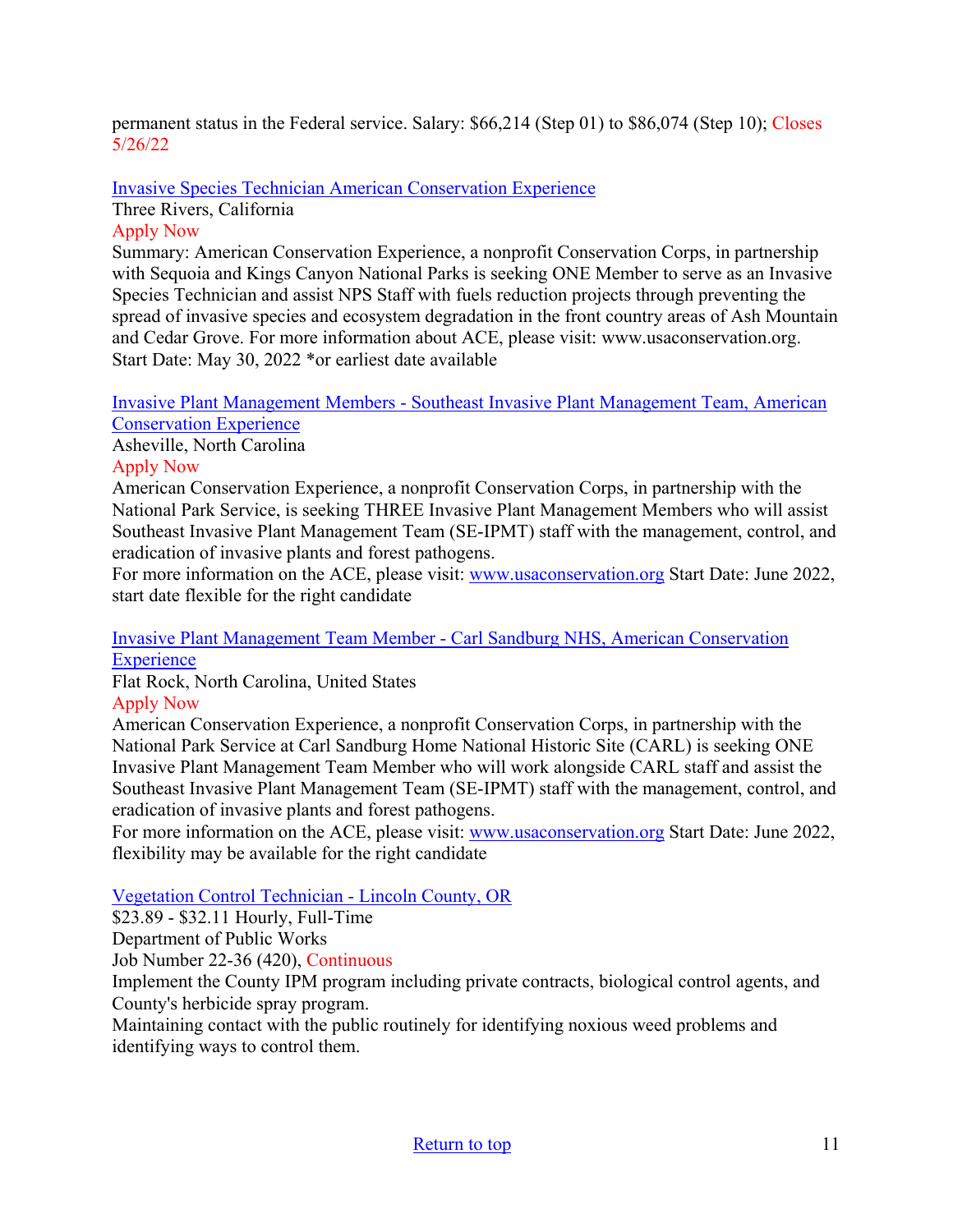Interested in protecting B.C. waterways as a [COS Aquatic Invasive Species Inspector?](https://www.castanet.net/news/BC/367857/Conservation-service-looking-for-a-few-good-aquatic-officers) We have seasonal positions available now (spring to fall) at locations in #DawsonCreek #Valemount #Golden #Fernie and the #LowerMainland To submit a resume and for more information, please email: Conservation.Officer.Service@gov.bc.ca

#### [Noxious Weed Control Superintendent, Gooding, Idaho](https://www.goodingcounty.org/CivicAlerts.aspx?AID=181)

The Tri-County Noxious Weed Control Office, Serving Gooding, Jerome and Lincoln Counties, invite applications from qualified candidates.

Closing Date: June 30, 2022

Salary: \$55,000-\$60,000 DOE Location: Gooding Idaho To apply, call 208-934-5569 or email truby  $@co. gooding.$  id.us for an application and job description.

#### [AFWA: Agriculture Policy Program Manager, DC](https://careers.wildlife.org/jobs/view/agriculture-policy-program-manager/62938381/?utm_medium=email&utm_source=getresponse&utm_content=This%20Week%27s%20eWildlifer%20%26%20TWS%20Talks&utm_campaign=)

The Association of Fish & Wildlife Agencies offers an excellent suite of benefits including: paid vacation, paid sick leave, a 401k plan with up to a 7% employer contribution, the ability to work from home two days a week, short and long term disability insurance, a supportive culture and a commitment to diversity and inclusion.

Reports to: Government Affairs Director

Position Location: Washington, DC. DC based positions are expected to work from the office for a minimum of three days per week with the option to work up to two days per week from home.

#### **GRANTS**

The National Fish and Wildlife Foundation is pleased to announce the launch of the [2022 Bring](https://www.nfwf.org/programs/bring-back-native-fish/bring-back-native-fish-2022-request-proposals)  [Back the Native Fish Request for Proposals \(RFP\).](https://www.nfwf.org/programs/bring-back-native-fish/bring-back-native-fish-2022-request-proposals) The RFP can be found [here.](https://www.nfwf.org/programs/bring-back-native-fish/bring-back-native-fish-2022-request-proposals) Pre-Proposals are due June 2, 2022. Our Applicant Webinar will be held on May 18, 2022 (register here). NFWF will award grants to restore, protect and enhance native fish species of conservation concern, especially in areas on or adjacent to federal agency lands. Up to \$510,000 in funding is available through support from the U.S. Fish and Wildlife Service (USFWS) and U.S. Forest Service (USFS). Priority projects will address the leading factors in native fish species decline such as habitat alteration, environmental change and invasive species.

Invasive species management — eradication or control of invasive species that fundamentally alter habitat for native fish species or compete/hybridize with focal species of conservation concern. Proposals related to this activity should describe the context of the effort, i.e., is this a perpetual management issue, or eradication possible. If the proposal seeks short-term support for a longer-term invasive species removal effort the proposal should describe the timeline and overall estimated cost of the longer-term effort.

[America the Beautiful Challenge 2022 Request for Proposals](https://www.nfwf.org/programs/america-beautiful-challenge/america-beautiful-challenge-2022-request-proposals)

Applicant Webinar: Thursday, May 19, 2022, 2:00 PM – 4:00 PM Eastern Time

Full Proposal Due Date: Thursday, July 21, 2022, by 11:59 PM Eastern Time

The National Fish and Wildlife Foundation (NFWF), through anticipated cooperative agreements from the Department of the Interior (DOI), Department of Defense (DoD), and the Department of Agriculture's U.S. Forest Service (USFS) and Natural Resources Conservation Service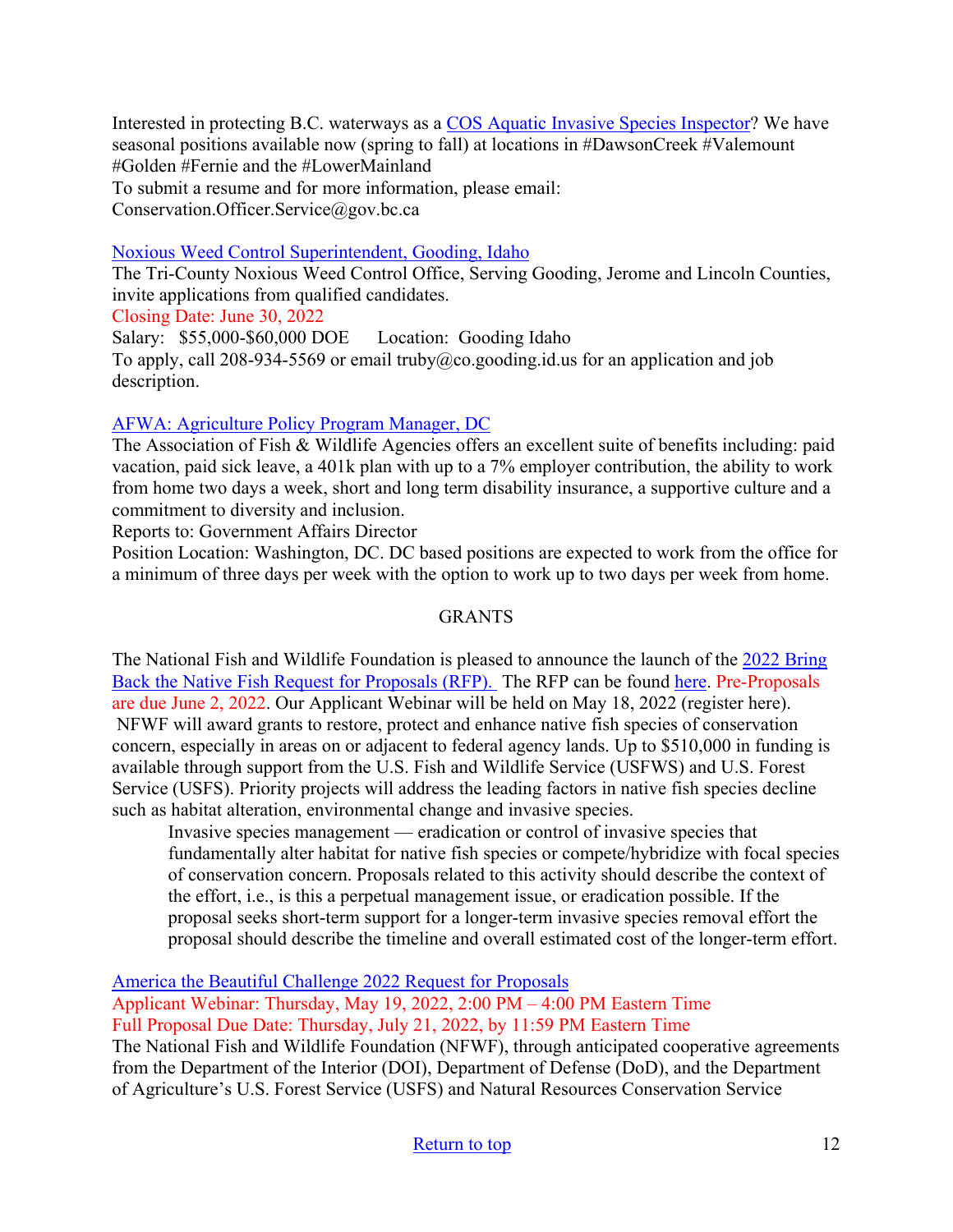(NRCS), is pleased to announce the launch of the America the Beautiful Challenge (ATBC) 2022 Request for Proposals (RFP). The ATBC vision is to streamline grant funding opportunities for new voluntary conservation and restoration projects around the United States. This Request for Proposals is a first step toward consolidating funding from multiple federal agencies and the private sector to enable applicants to conceive and develop large-scale, locally led projects that address shared funder priorities spanning public and private lands.

• Strengthen Ecosystem and Community Resilience. Conserve and restore natural systems that help ecosystems and/or communities respond to, mediate and recover from disturbances such as floods, wildfire, drought (e.g., enhancing a wetland to improve coastal resilience, invasive species prevention or removal to reduce wildfire risk, restoring fire resilient stand structure and species composition in fire prone forests, water conservation to address drought, expansion of wetlands to protect from flooding, grassland restoration to promote natural prairie ecosystems).

#### [Preventing the Introduction and Spread of Invasive through Strategic Landscape-Level](https://www.grants.gov/web/grants/search-grants.html?keywords=f22as00320)  [Approaches](https://www.grants.gov/web/grants/search-grants.html?keywords=f22as00320)

Using appropriations to the Infrastructure Investment and Jobs Act (Public Law 117-58, also referred to as the Bipartisan Infrastructure Law), the U.S. Fish and Wildlife Service (USFWS), in collaboration with other U.S. Department of the Interior bureaus, is providing grants to support implementation of measures that prevent the introduction or spread of invasive species.

Proposals are requested that advance strategic, ecologically-based, landscape-level prevention measures. Landscape-level approaches are those that bring together multiple geographies, sectors, and stakeholders to protect and conserve natural resources on a larger scale.

 Total funding available is \$1,852,550. The USFWS anticipates funding one to four projects, ranging between \$200,000 and \$1,852,550. Proposals are due June 22, 2022. The anticipated award date is August 2022.

Additional details can be found in the Notice of Funding Opportunity on grants.gov, Number F22AS00320.

Please direct questions to Susan Pasko, Division of Fish and Aquatic Conservation, USFWS HQ - MS:FAC, 5275 Leesburg Pike, Falls Church, VA 22041-3803, 703-358-2466, susan\_pasko@fws.gov.

#### [F22AS00243 Invasive Species Rapid Response After Action Report](https://www.grants.gov/web/grants/view-opportunity.html?oppId=338303)

Department of the Interior Fish and Wildlife Service

NEW Extended Application Date: Closes: May 27, 2022

The response provides a unique opportunity to review, evaluate, and recommend strategies to prevent and to rapidly respond to the introduction, establishment, and spread of AIS in the waters of the United States. Accordingly, the U.S. Fish and Wildlife Service (FWS or Service) requests proposals to conduct an assessment and draft an after-action report for the Marimo moss ball incident that is national in scope to evaluate the effectiveness and timeliness of actions taken and provide recommendations for future actions needed to mitigate risk and improve preparedness for response. It is anticipated that the work will be completed through a cooperative agreement with the Service. Service staff will be substantially involved throughout the assessment to provide details about the response, to provide additional points of contact, and access to additional documents that may be needed to adequately assess the moss ball response. However,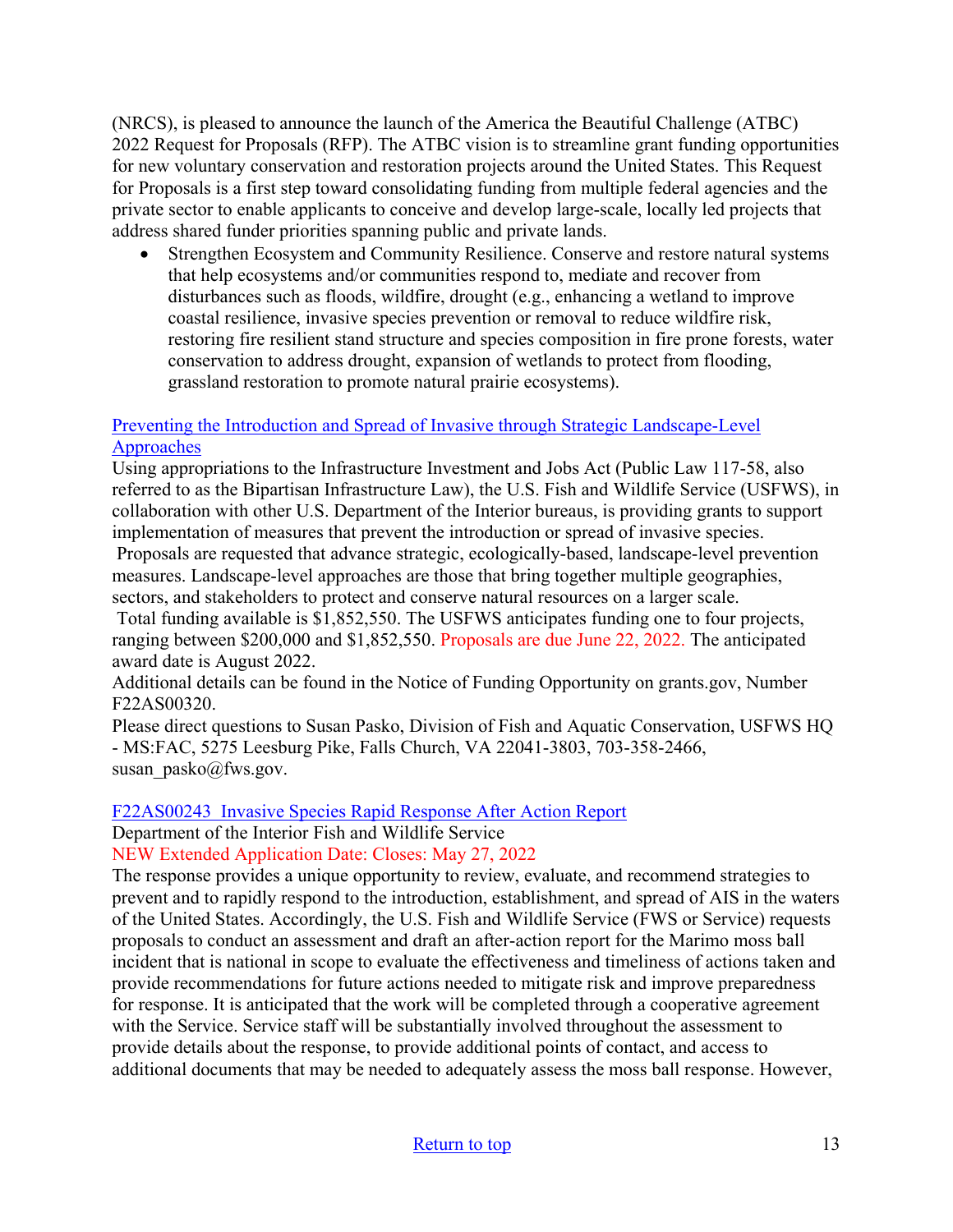it is expected that the grantee will draft the report and develop conclusions and recommendations independently.

[The FlowCam Aquatic Research Equipment & Travel Grant](https://info.fluidimaging.com/flowcam-student-grant-2022?utm_campaign=FlowCam%20Student%20Grant%20Program%20-%202022&utm_medium=email&_hsmi=201999501&_hsenc=p2ANqtz-8ocExbgopRtkyNWxi0ljPjBorrFvK_wIwUD_KR7epglcNO-AO_DQ4NmoDkrNWY7LVtQd1Pk4pv8bA1I0u-TD5hWn2IAw&utm_content=201914302&utm_source=hs_email) [for Graduate Students and Undergraduate Faculty](https://info.fluidimaging.com/flowcam-student-grant-2022?utm_campaign=FlowCam%20Student%20Grant%20Program%20-%202022&utm_medium=email&_hsmi=201999501&_hsenc=p2ANqtz-8ocExbgopRtkyNWxi0ljPjBorrFvK_wIwUD_KR7epglcNO-AO_DQ4NmoDkrNWY7LVtQd1Pk4pv8bA1I0u-TD5hWn2IAw&utm_content=201914302&utm_source=hs_email) 

- Are you a graduate student studying marine, freshwater, or estuarine ecosystems with a focus on microorganisms or other particles?
- Are you a faculty member who would like to introduce your students to modern methods of data collection?
- Wouldn't you love a method to streamline your research and speed up the tedious process of manual microscopy?

Enter to win the use of a FlowCam instrument for up to 4 months, including remote training, technical support, and temporary software licenses. Winners will also receive funding to present at a major scientific conference in North America within twelve months of project completion. Eligible expenses include conference registration, travel, food, and lodging.

<span id="page-13-0"></span>Masters or Ph.D. Students Application Deadline: April 15, 2022 Undergraduate Faculty Application Deadline: June 15, 2022

# **FEDERAL/STATE/PROVINCIAL LEGISLATION, RULES, ACTIONS**

### **Advocacy:**

[Aquaculture proponents fly in to Washington DC to push for AQUAA Act \(4/27/22\)](https://www.seafoodsource.com/news/aquaculture/aquaculture-proponents-fly-in-to-washington-dc-to-push-for-aquaa-act) 

Proponents of expanding America's aquaculture industry began a three-day meeting with lawmakers and their aides in Washington D.C. on Tuesday, 26 April, in hopes of drumming up more support for a bill to create more opportunities for offshore fish farms. [\[AQUAA Act\]](https://www.congress.gov/bill/117th-congress/senate-bill/3100?q=%7B%22search%22%3A%5B%22AQUAA%22%2C%22AQUAA%22%5D%7D&s=1&r=2)

### **State/Province**

### **Executive**

#### [Biden-Harris Administration Advances Offshore Wind Energy Leasing on Atlantic and Pacific](https://doi.gov/pressreleases/biden-harris-administration-advances-offshore-wind-energy-leasing-atlantic-and-pacific)  [Coasts \(4/27/22\)](https://doi.gov/pressreleases/biden-harris-administration-advances-offshore-wind-energy-leasing-atlantic-and-pacific)

The Department of the Interior today announced that the Bureau of Ocean Energy Management (BOEM) will publish two separate Calls for Information and Nominations for possible leasing in areas that are determined to be suitable off the coast of Oregon and in the Central Atlantic.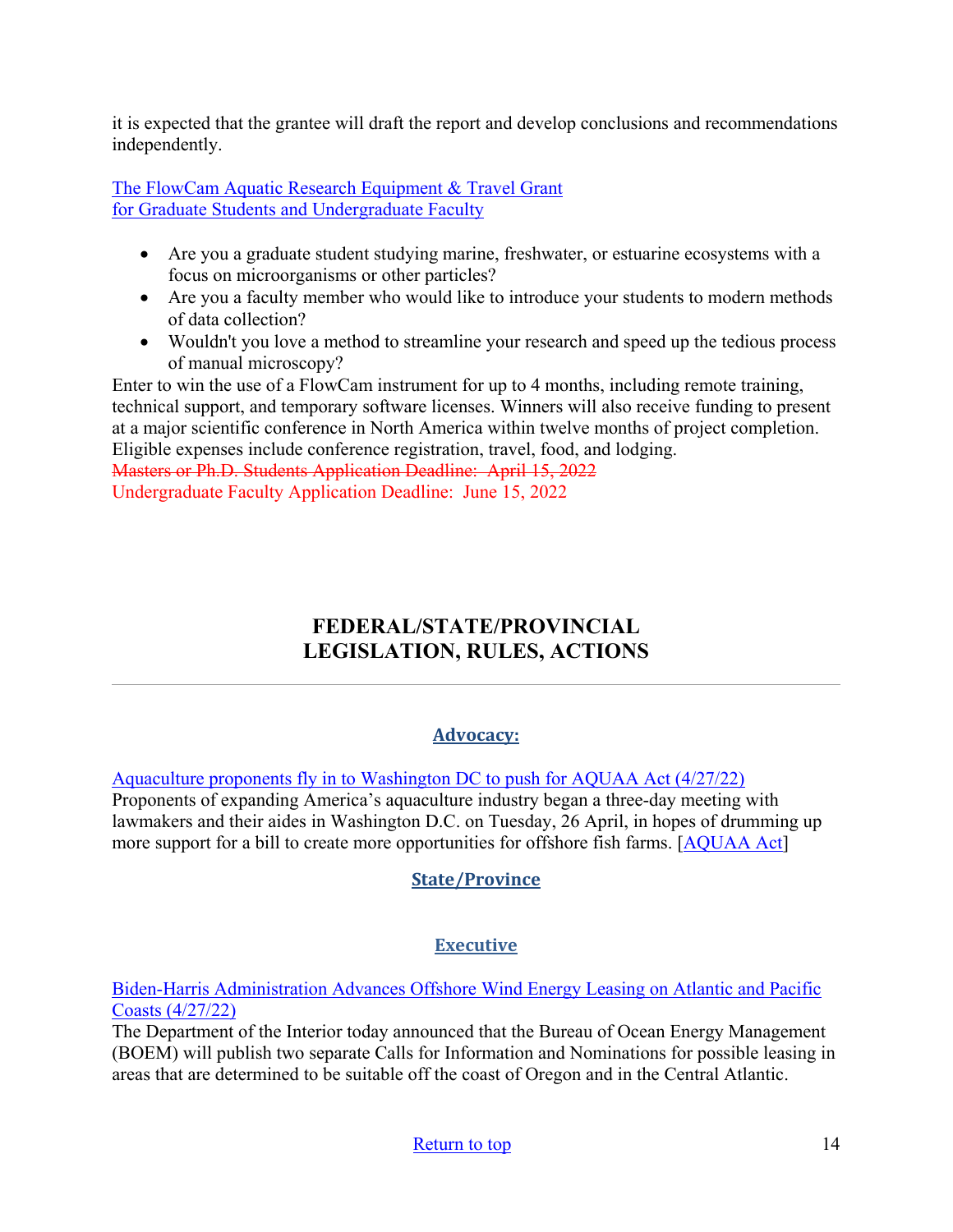#### [Committee Republicans Seek Answers on 30x30 "Slush" Fund \(5/12/22\)](https://republicans-naturalresources.house.gov/newsroom/documentsingle.aspx?DocumentID=411046)

Washington - Today, House Committee on Natural Resources Ranking Member Bruce Westerman (R-Ark.) led a letter to Council on Environmental Quality (CEQ) Chair Brenda Mallory, requesting further information on how CEQ will implement the \$1 billion "America the Beautiful Challenge," a rebranded 30x30 Initiative.

### **Congressional**

[House Passes Bipartisan Legislation to Support Fish & Wildlife Restoration in Great Lakes](https://debbiedingell.house.gov/news/documentsingle.aspx?DocumentID=3419)  [\(4/26/22\)](https://debbiedingell.house.gov/news/documentsingle.aspx?DocumentID=3419)

WASHINGTON, D.C. - Today, the House of Representatives passed [H.R. 5973,](https://www.congress.gov/117/bills/hr5973/BILLS-117hr5973ih.pdf) the Great Lakes Fish and Wildlife Restoration Act of 2022, bipartisan legislation introduced by Congresswoman Debbie Dingell (D-MI), along with Representatives Darrin LaHood (R-IL), Paul Tonko (D-NY), and David Joyce (R-OH), to support fish and wildlife in the Great Lakes. The Great Lakes Fish and Wildlife Restoration Reauthorization Act of 2022 would reauthorize the U.S. Fish and Wildlife Service (FWS) to work with states and other agencies to develop and execute proposals to conserve, restore and manage fish and wildlife populations and their habitats.

#### Senate [EPW Committee Unanimously Advances Water Resources Development Act \(5/4/22\)](https://www.epw.senate.gov/public/index.cfm/press-releases-democratic?ID=30E3737E-B3BA-49BB-9844-1DB9E85194AB)

WASHINGTON, D.C. — U.S. Senator Tom Carper (D-Del.), Chairman of the Senate Committee on Environment and Public Works, today led a committee markup to advance the bipartisan Water Resources Development Act of 2022 (WRDA 2022, [S.4136\)](https://www.congress.gov/bill/117th-congress/senate-bill/4136?q=%7B%22search%22%3A%5B%22Water+Resources+Development+Act%22%2C%22Water%22%2C%22Resources%22%2C%22Development%22%2C%22Act%22%5D%7D&s=1&r=2) by a **20-0 vote.** Carper authored the legislation along with EPW Ranking Member Shelley Moore Capito (R-W.Va.), as well as Senators Ben Cardin (D-Md.) and Kevin Cramer (R-N.D.).

Bill Text for **S.4136** can be found [HERE |](https://www.congress.gov/bill/117th-congress/senate-bill/4136/text?q=%7B%22search%22%3A%5B%22Water+Resources+Development+Act%22%2C%22Water%22%2C%22Resources%22%2C%22Development%22%2C%22Act%22%5D%7D&r=2&s=1) and for further information go to Section by [Section](https://www.epw.senate.gov/public/_cache/files/6/5/655f4b1f-e22f-40af-8d22-d4f3ae9308a1/AB64D62F76BBD98E7CF1327F7D06EAAF.wrda-2022-section-by-section.pdf) | [Bill Summary](https://www.epw.senate.gov/public/_cache/files/3/b/3ba2242c-dc36-4ac2-9848-b75542517170/FA1E49C501679D56FAE99AFCB7EBC6B5.wrda-2022-bill-summary.pdf)

AIS Language in the Bill is as follows:

### **SEC. 219. Lake Champlain Canal, Vermont and New York.**

Section 5146 of the Water Resources Development Act of 2007 (121 Stat. 1255) is amended by adding at the end the following:

"(c) Clarifications.—

"(1) IN GENERAL.—At the request of the non-Federal interest for the study of the Lake Champlain Canal Aquatic Invasive Species Barrier carried out under section 542 of the Water Resources Development Act of 2000 (114 Stat. 2671;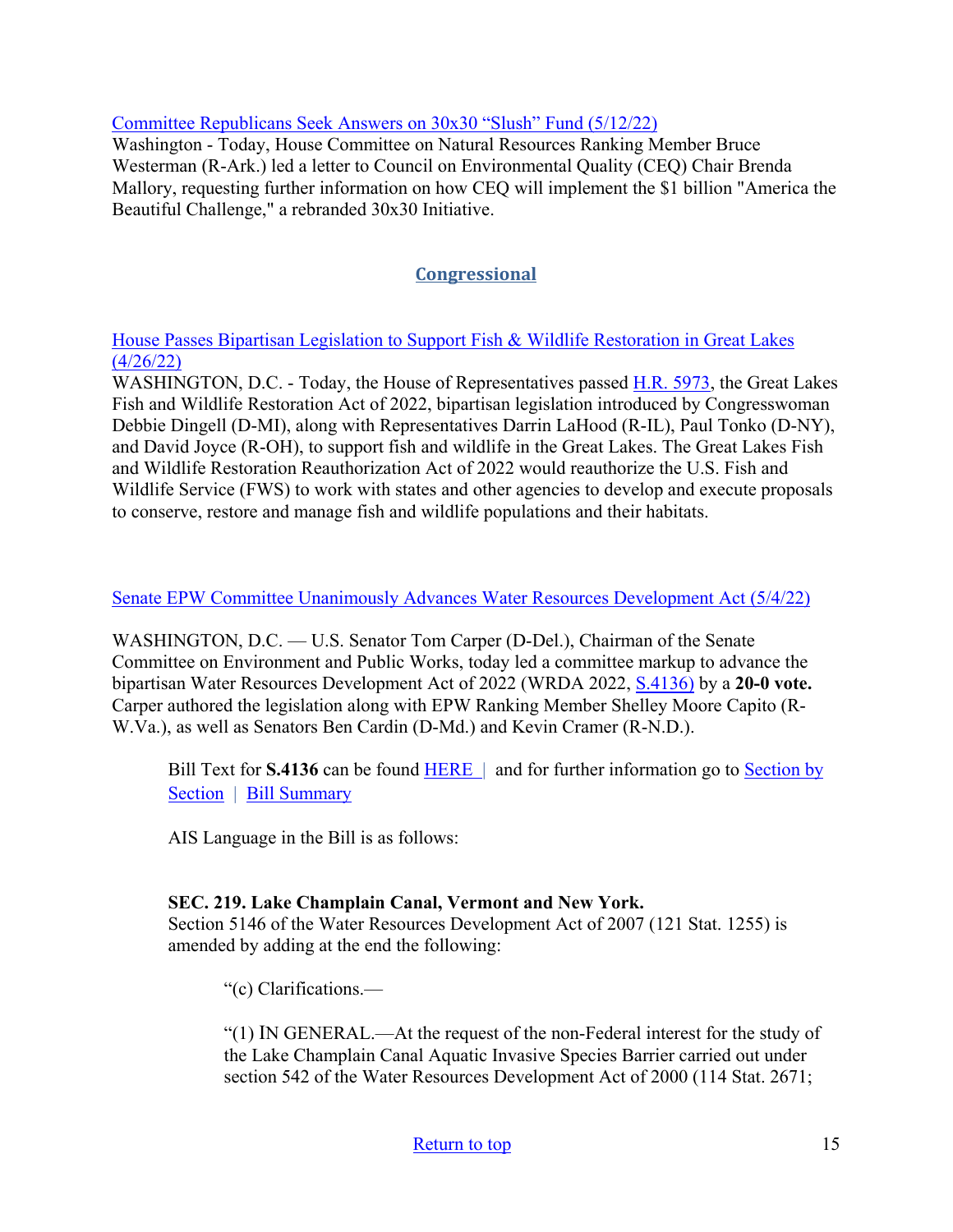121 Stat. 1150; 134 Stat. 2652), the Secretary shall scope the phase II portion of that study to satisfy the feasibility determination under subsection (a).

"(2) DISPERSAL BARRIER.—A dispersal barrier constructed, maintained, or operated under this section may include—

"(A) physical hydrologic separation;

"(B) nonstructural measures;

"(C) deployment of technologies;

"(D) buffer zones; or

"(E) any combination of the approaches described in subparagraphs (A) through (D).".

#### **SEC. 322. Asian carp prevention and control pilot program.**

Section 509(a)(2) of the Water Resources Development Act of 2020 [\(33 U.S.C. 610](http://uscode.house.gov/quicksearch/get.plx?title=33§ion=610) note; [Public Law 116–260\)](https://www.gpo.gov/fdsys/pkg/PLAW-116publ260/pdf/PLAW-116publ260.pdf) is amended—

(1) in subparagraph (A), by striking "or Tennessee River Watershed" and inserting ", Tennessee River Watershed, or Tombigbee River Watershed"; and (2) in subparagraph (C)(i), by inserting ", of which not less than 1 shall be carried out on the Tennessee–Tombigbee Waterway" before the period at the end.

#### **SEC. 325. Invasive species management.**

Section 104 of the River and Harbor Act of 1958 [\(33 U.S.C. 610\)](http://uscode.house.gov/quicksearch/get.plx?title=33§ion=610) is amended—

(1) in subsection  $(b)(2)(A)(ii)$ —

(A) by striking "\$50,000,000" and inserting "\$75,000,000"; and

(B) by striking "2024" and inserting "2028"; and

(2) in subsection  $(g)(2)$ —

 $(A)$  in subparagraph  $(A)$ —

(i) by striking "water quantity or water quality" and inserting "water quantity, water quality, or ecosystems"; and

(ii) by inserting "the Lake Erie Basin, the Ohio River Basin," after "the Upper Snake River Basin,"; and

(B) in subparagraph (B), by inserting ", hydrilla (*Hydrilla verticillata*)," after "*angustifolia*)".

#### **SEC. 328. Invasive species management pilot program.**

Section 104(f)(4) of the River and Harbor Act of 1958 (33 U.S.C.  $610(f)(4)$ ) is amended by striking "2024" and inserting "2026".

#### **SEC. 341. Acequias irrigation systems.**

Section 1113 of the Water Resources Development Act of 1986 (100 Stat. 4232) is amended—

 $(1)$  in subsection  $(b)$ —

[Return to top](#page-0-0) 16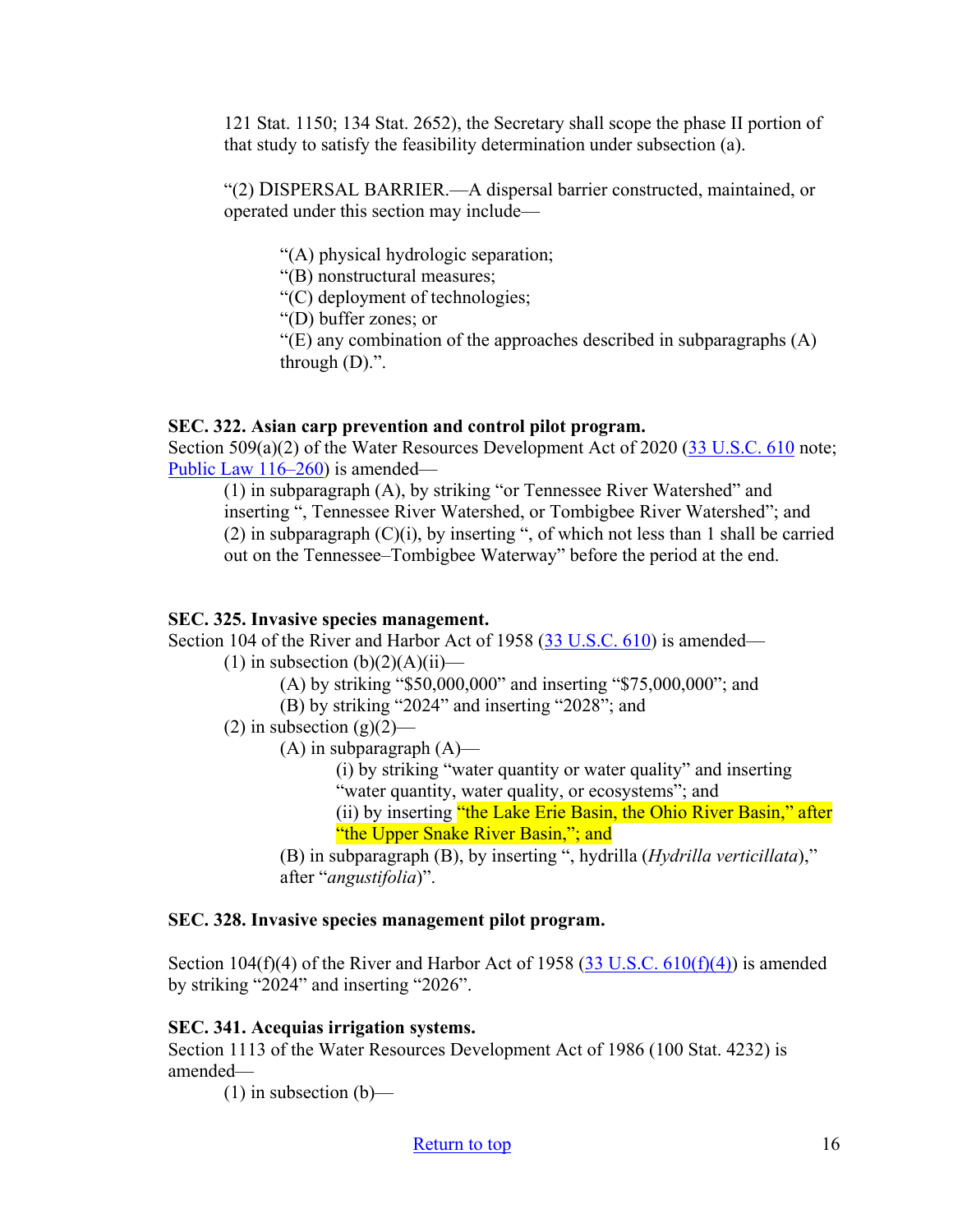(A) by striking "(b) Subject to section 903(a) of this Act, the Secretary is authorized and directed to undertake" and inserting the following:

"(b) Authorization.—Subject to section 903(a), the Secretary shall carry out"; and (B) by striking "canals" and all that follows through "25 percent." and inserting the following: "channels attendant to the operations of the community ditch and Acequia systems in New Mexico that—

"(1) are declared to be a political subdivision of the State; or

"(2) belong to a federally recognized Indian Tribe.";

(2) by redesignating subsection (c) as subsection (e);

(3) by inserting after subsection (b) the following:

"(c) Inclusions.—The measures described in subsection (b) shall, to the maximum extent practicable—

"(1) ensure greater resiliency of diversion structures, including to flow variations, prolonged drought conditions, invasive plant species, and threats from changing hydrological and climatic conditions; or

"(2) support research, development, and training for innovative management solutions, including those for controlling invasive aquatic plants that affect Acequias.

#### [HOUSE Committee Leaders Introduce Bipartisan Water Resources Development Act of 2022](https://transportation.house.gov/news/press-releases/committee-leaders-introduce-bipartisan-water-resources-development-act-of-2022)  [\(May 17, 2022\)](https://transportation.house.gov/news/press-releases/committee-leaders-introduce-bipartisan-water-resources-development-act-of-2022)

**Washington, D.C.** – Today, Chair of the House Committee on Transportation and Infrastructure Peter DeFazio (D-OR), Committee on Transportation and Infrastructure Ranking Member Sam Graves (R-MO), Chair of the Subcommittee on Water Resources and Environment Grace F. Napolitano (D-CA), and Subcommittee on Water Resources and Environment Ranking Member David Rouzer (R-NC) released the following statements after yesterday's introduction of the Water Resources Development Act of 2022 (WRDA, HR 7776).

More information, including bill text, can be found [HERE.](https://urldefense.com/v3/__https:/house.us20.list-manage.com/track/click?u=85220b6e1ea3bed4c8ffd1ad0&id=811acbdc6b&e=46ccfabc99__;!!Bg5easoyC-OII2vlEqY8mTBrtW-N4OJKAQ!ZA57LbV2sJ8ijimvv6SmKtMdYnREiT9o0YIT3mZhDBLk1Ao4hLGiiE5Dtk5oP1gGb3nKkzQu$)

The Committee plans to mark up this legislation on Wednesday, **May 18,** 2022. You can view the hearing by going [HERE](https://transportation.house.gov/committee-activity/hearings/05/16/2022/full-committee-markup)

**AIS in the Bill:** At first glance it appears that HR 7776 does not make any changes to invasive species cost share program (watercraft/monitoring/flowering rush). They do add

• The Sacramento-San Joaquin Delta, to *Sec. 501. Update on Invasive Species Policy Guidance. This section requires the Corps to periodically update its Invasive Species Policy Guidance.*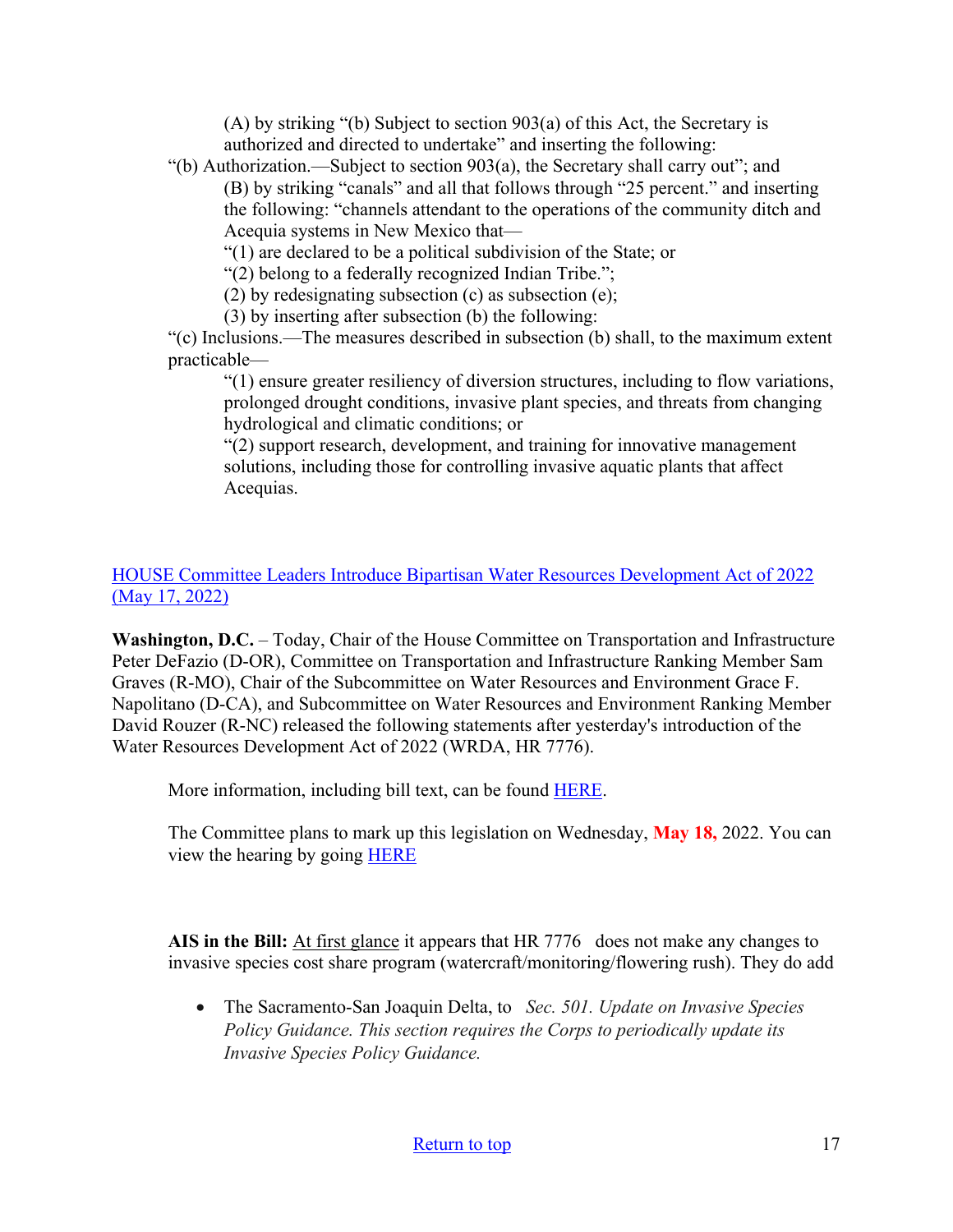- The Sacramento-San Joaquin Delta, Rio Grande, Detroit Lake, Oregon, Ten Mile Lake, Oregon are added (among others) to the focus areas of the Harmful Algal Bloom Demonstration Program.
- The Aquatic Invasive Species Research section adds *elodea*.

**Stay tuned…**there may be more AIS directives in the bill Report language….

[America's Outdoor Recreation Act of 2022 \(S. 3266\) Moves Forward \(5/3/22\)](https://www.energy.senate.gov/2022/5/wyoming-outdoor-recreation-priorities-move-forward)

WASHINGTON, D.C. — Today, the Senate Committee on Energy and Natural Resources (ENR) advanced U.S. Senator John Barrasso's (R-WY) America's Outdoor Recreation Act of 2022. This bipartisan recreation package includes key Wyoming outdoor recreation priorities. The legislation passed the committee unanimously.

**NOTE:** [S. 3266](https://www.congress.gov/bill/117th-congress/senate-bill/3266) includes *SEC. 404. Federal Land And Water Aquatic Resource Activities Assistance* includes a 75/25 Grant program for reclamation states for watercraft inspection and decontamination stations.( See *[12/3/21 AIS News](https://www.westernais.org/_files/ugd/bb76e5_2a790e16b92c43309161101dad245a70.pdf)* page 15 - for details.)

### **APPROPRIATIONS**

**An AIS federal legislative table is posted on the web on the** [www.westernais.org](http://www.westernais.org/) **website. Go to<https://www.westernais.org/federal-provincial-regulations> and see** *AIS Legislative Tracker*

# <span id="page-17-0"></span>**TRAININGS, WEBINARS, CONFERENCES AND MEETINGS**

### **Archived Materials**

[WPR eDNA Workgroup Series:](https://westernregionalpanel.org/edna-workgroup/) The most recent webinar from April features Taylor Wilcox with the National Genomics Center for Wildlife and Fish Conservation

**Events: Webinars, Trainings, Conferences and Meetings**

### **Watercraft Inspection Training**

Coming This Fall: Advanced Decontamination Training:

[Return to top](#page-0-0) 18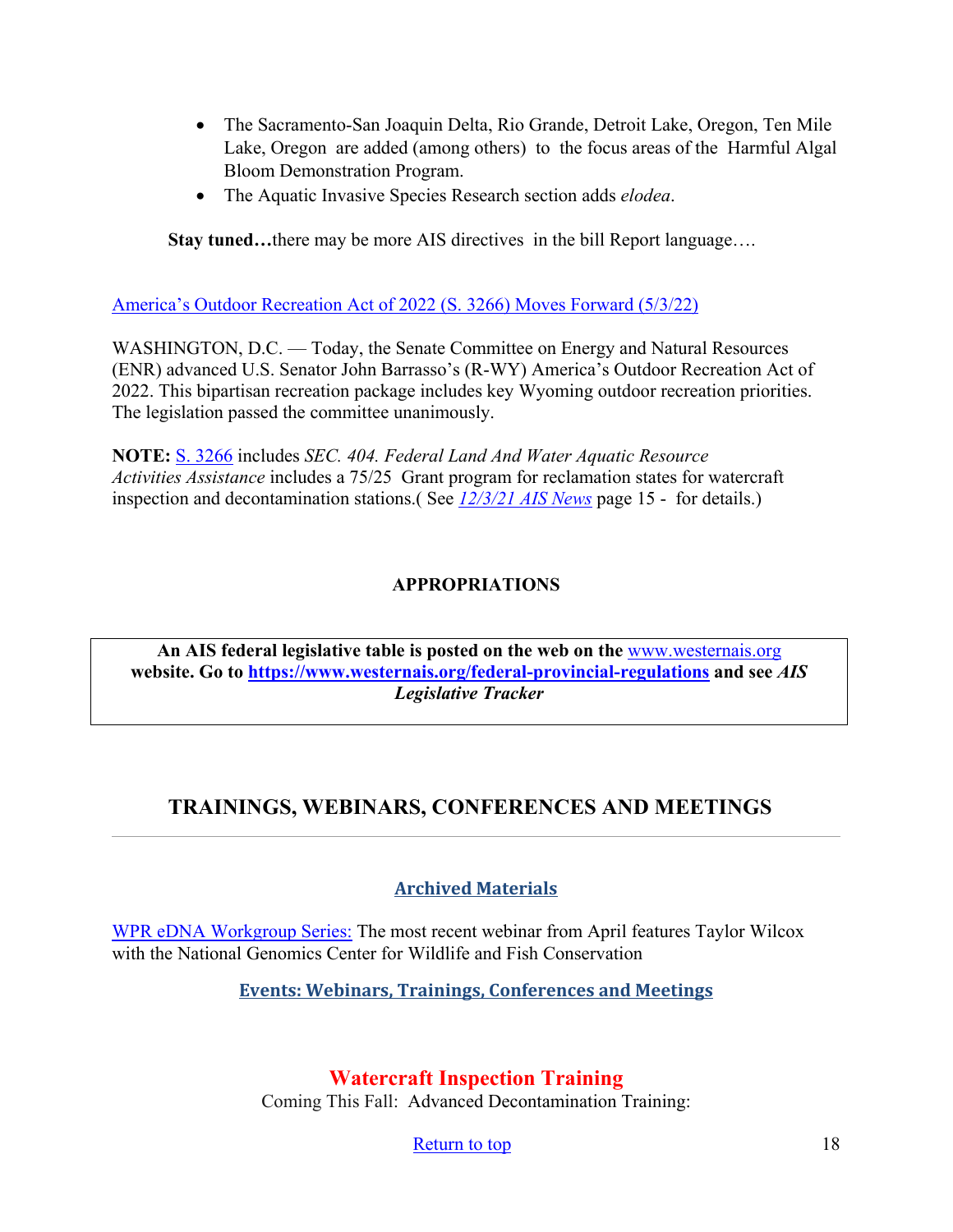October 18-19, 2022 Lake Powell Resort & Marina Page, AZ 86040 To Register: Go to<https://form.jotform.com/63037607848968>and complete the registration survey. This will be an in-person "Hands-On" training. To qualify you must have completed WIT II training by a PSMFC certified instructor.

For more information go to<https://www.westernais.org/> (under the "Training" tab) or contact Quagga D  $\omega$  (702)236-3814 or quaggadee $\omega$ cox.net

*Because of continued concerns due to COVID-19 upcoming meetings and events listed below may be postponed, cancelled or converted to teleconferencing events. Please check directly with the organizers of these events for the most up-to-date information.* 

[DOI Invasive Species Training Opportunities Spreadsheet](https://www.doi.gov/sites/doi.gov/files/doi-invasive-species-training-opportunities.pdf)

[PNW IPC Citizen Science Trainings](https://www.pnw-ipc.org/trainings)

May

NAISMA Monthly Webinars: May 18, 2022  $\omega$  1:00 pm - 2:00 pm CDT - Using Community [Based Social Marketing to Prevent the Spread of Invasive Species](https://naisma.org/event/webinar-using-community-based-social-marketing-to-prevent-the-spread-of-invasive-species/?utm_medium=email&utm_source=govdelivery)

[11th International Conference on Marine Bioinvasions](https://marinebioinvasions.info/) Postponed until 2023

[Aquatic Nuisance Species Task Force Meeting May 24-25, 2022](https://www.federalregister.gov/documents/2022/04/04/2022-06976/aquatic-nuisance-species-task-force-meeting)

Teleconference/web meeting: The ANS Task Force will meet Tuesday, Wednesday, and Thursday, May 24-26, 2022, from 12 p.m. to 4 p.m. each day (Eastern Time). Registration is required. The deadline for registration is May 20, 2022.

June

[Great Lakes ANS Regional Panel Meeting](https://www.glc.org/work/glpans/meetings?utm_medium=email&utm_source=govdelivery) June 1 -3, 2022; Virtual Meeting

[Invasive Mussel Collaborative Webinar: Recent IMC Tools and Accomplishments](https://invasivemusselcollaborative.net/event/webinar-recent-imc-tools-and-accomplishments/?utm_source=IMC+Dreissenid+Digest&utm_campaign=8ea0575b0c-Weekly_Dreissenid_Digest_4_13_2018_COPY_01&utm_medium=email&utm_term=0_68bd7ec89f-8ea0575b0c-128742361) On Monday, June 6 at 11:00 p.m. ET, the Invasive Mussel Collaborative is hosting a webinar that will feature presentations from Ashley Elgin with the National Oceanic and Atmospheric Administration, Diane Waller with the U.S. Geological Survey, and Jeff Tyson with the Great Lakes Fishery Commission.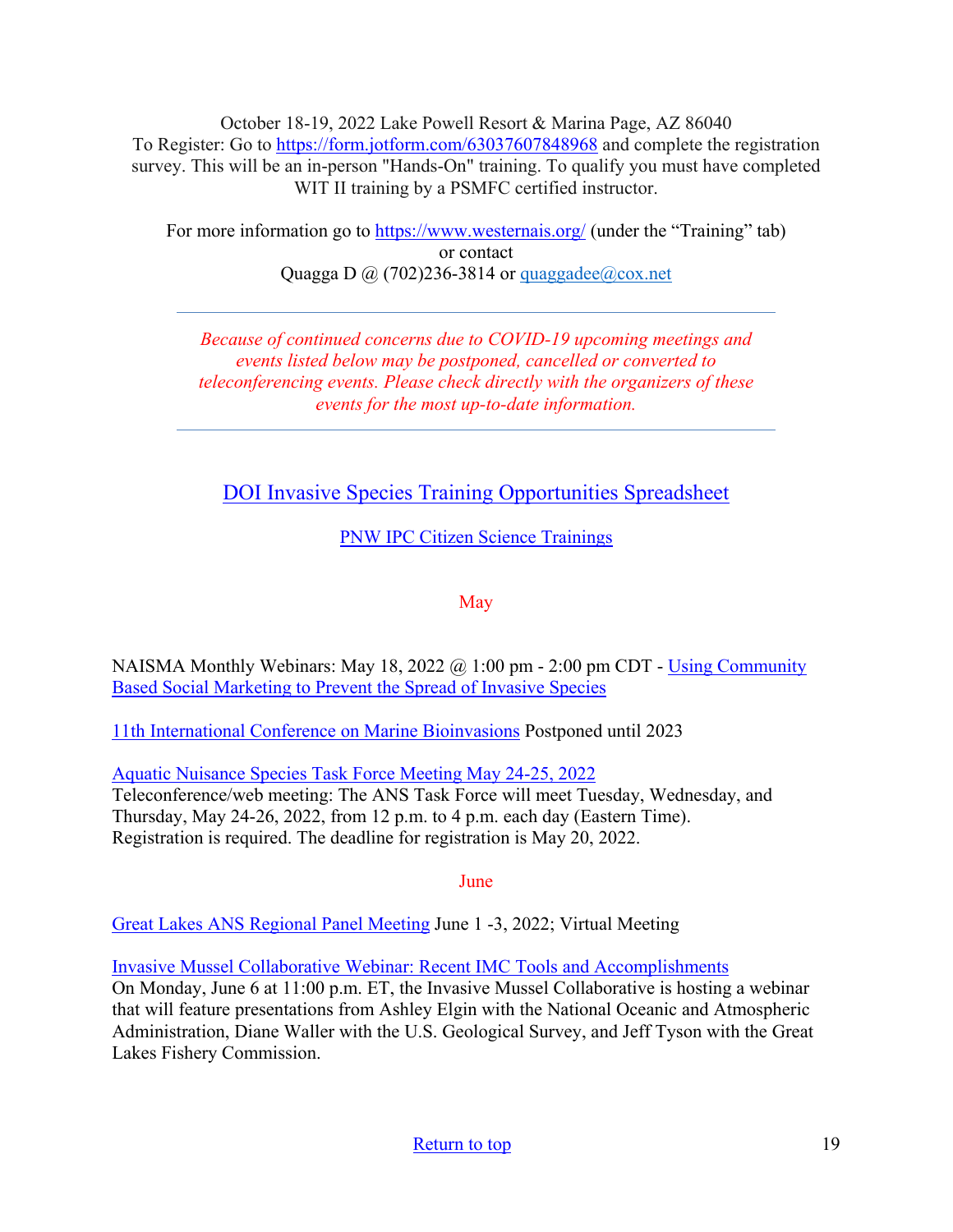NotMISpecies Webinar Series: June 09, 2022, 9:00 - 10:00 am.ET - [Didymo: What you need to](https://register.gotowebinar.com/register/4455354579598489871?utm_medium=email&utm_source=govdelivery)  [know](https://register.gotowebinar.com/register/4455354579598489871?utm_medium=email&utm_source=govdelivery) 

NAISMA Monthly Webinars: June 15, 2022 @ 1:00 pm - 2:00 pm CDT - Spotted Lanternfly [Ecology and Biocontrol Efforts](https://naisma.org/event/webinar-spotted-lanternfly-ecology-and-biocontrol-efforts/?utm_medium=email&utm_source=govdelivery)

NotMISpecies Webinar Series: June 27, 2022, 9:00 - 10:00 am.ET - [Not in my backyard!](https://register.gotowebinar.com/register/3901209515292444430?utm_medium=email&utm_source=govdelivery)  [Managing invasives with help from CISMAs](https://register.gotowebinar.com/register/3901209515292444430?utm_medium=email&utm_source=govdelivery) 

[Next Meeting of the Columbia River Basin Team](https://www.westernais.org/coordination) – June 22 & 23, 2022 (Virtual). Contact Leah Elwell for further information  $leah(\omega)$ stopais.org,

#### July

NAISMA Monthly Webinars: July 20, 2022  $\omega$  1:00 pm - 2:00 pm CDT - "Jumping Worms:" [What We Know Now](https://naisma.org/event/webinar-jumping-worms-what-we-know-now/?utm_medium=email&utm_source=govdelivery)

#### August

NAISMA Monthly Webinars: August 17, 2022 @ 1:00 pm - 2:00 pm CDT - [How to Get Your](https://naisma.org/event/webinar-w-samantha-yuan/?utm_medium=email&utm_source=govdelivery)  [Project Funded A Look into Florida's Research and Outreach Program for Invasive Plant](https://naisma.org/event/webinar-w-samantha-yuan/?utm_medium=email&utm_source=govdelivery)  [Management](https://naisma.org/event/webinar-w-samantha-yuan/?utm_medium=email&utm_source=govdelivery)

The American Fisheries Society, the AFS Western Division, and the Washington – British Columbia Chapter are excited to host the [152nd AFS Annual Meeting,](https://afsannualmeeting.fisheries.org/?utm_medium=email&utm_source=govdelivery#:%7E:text=The%20American%20Fisheries%20Society%2C%20President,city%20in%20Washington%20State%2C%20Spokane.) August 21-25, 2022, in Spokane, WA

#### September

[Western Regional Panel.](https://westernregionalpanel.org/2022-annual-meeting/) September 21-23, 2022 in Anchorage, Alaska. The meeting will be held at the Hilton in downtown Anchorage. Three days of presentations, discussions, workshops and a field trip are all being planned.

#### **October**

[2nd GloFouling R&D Forum on Biofouling Prevention and Management for Maritime](https://www.glofouling.imo.org/)  [Industries: Greener Technologies for Biofouling Management.](https://www.glofouling.imo.org/) IMO Headquarters, London, UK, 11-14 October 2022

[Upper Midwest Invasive Species Conference 2022](http://www.umisc.net/?utm_medium=email&utm_source=govdelivery)  October 25-27, 2022; Green Bay, Wisconsin.

#### November

The [2022 North American Invasive Species Management Association \(NAISMA\) Annual](https://naisma.org/conferences/abstract-submission/)  [Conference,](https://naisma.org/conferences/abstract-submission/) Managing For Resilience co-hosted with the Florida Invasive Species Council

#### [Return to top](#page-0-0) 20